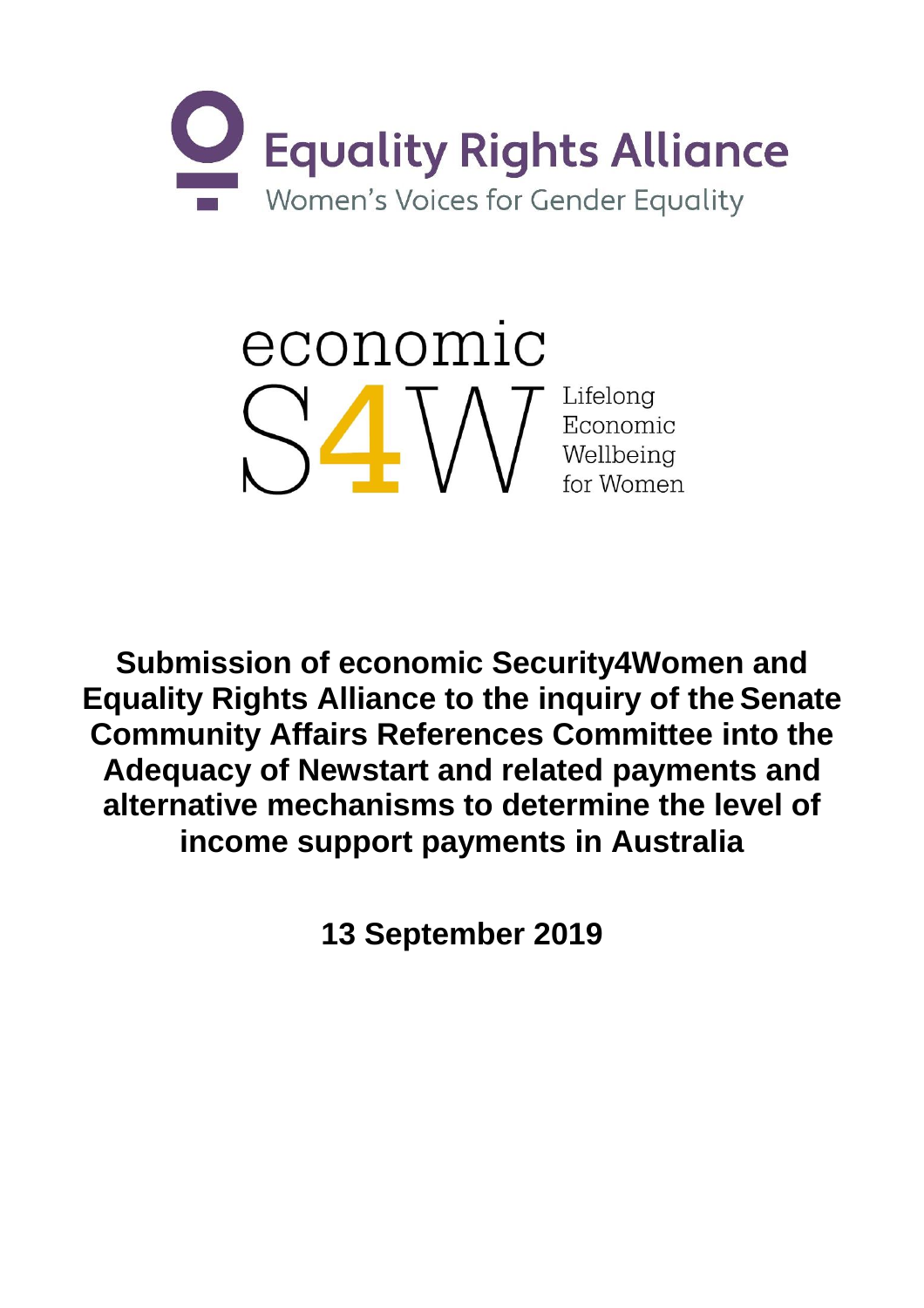

This submission is endorsed in whole or in part by the following members of ERA:

- 2020Women
- Aboriginal Legal Rights Movement
- Alevi Federation of Australia
- Australasian Council of Women and Policing
- Australian Baha'i Community Office of **Equality**
- Australian Centre for Leadership for Women
- Australian Federation of Graduate Women
- Australian Federation of Medical Women
- Australian Motherhood Initiative for Research and Community Involvement
- Australian National Committee for UN Women
- Australian Women's Health Network
- CARE Australia
- Children by Choice
- COTA Australia
- FECCA Women's Committee
- **Feminist Legal Clinic**
- **Fitted for Work**
- Gender Equity Community of Practice
- Girl Guides Australia
- Good Shepherd Australia New Zealand
- Homebirth Australia
- Human Rights Law Centre
- Immigrant Women's Speakout Association NSW
- International Women's Development Agency
- JERA International
- Jessie Street National Women's Library
- Justice Connect
- **Maternity Choices Australia**
- Migrant Women's Lobby Group of South Australia
- Multicultural Women's Advocacy ACT
- National Association of Services Against Sexual Violence
- National Council of Churches of Australia Gender Commission
- National Council of Jewish Women of Australia
- National Council of Single Mothers and Their Children
- National Council of Women of Australia
- National Foundation for Australian Women
- **NSW Council of Social Services**
- National Union of Students (Women's Department)
- Older Women's Network NSW Inc
- Project Respect
- Public Health Association of Australia (Women's Special Interest Group)
- Reproductive Choice Australia
- Safe Motherhood For All Inc
- Sexual Health and Family Planning Australia
- Soroptimist International
- Sisters Inside
- Union of Australian Women
- United Nations Association of Australia Status of Women Network
- Victorian Immigrant and Refugee Women's **Coalition**
- VIEW Clubs of Australia
- Women in Adult and Vocational Education
- Women in Engineering Australia
- Women on Boards
- Women with Disabilities Australia
- Women's Equity Think Tank
- Women's Electoral Lobby
- Women's Environment Network Australia
- Women's Housing Ltd
- Women's Information Referral Exchange
- Women's International League for Peace and Freedom
- Women's Legal Services Australia
- Women's Property Initiatives
- Women Sport Australia
- Working Against Sexual Harassment
- YWCA Australia
- Zonta International Districts 22, 23 and 24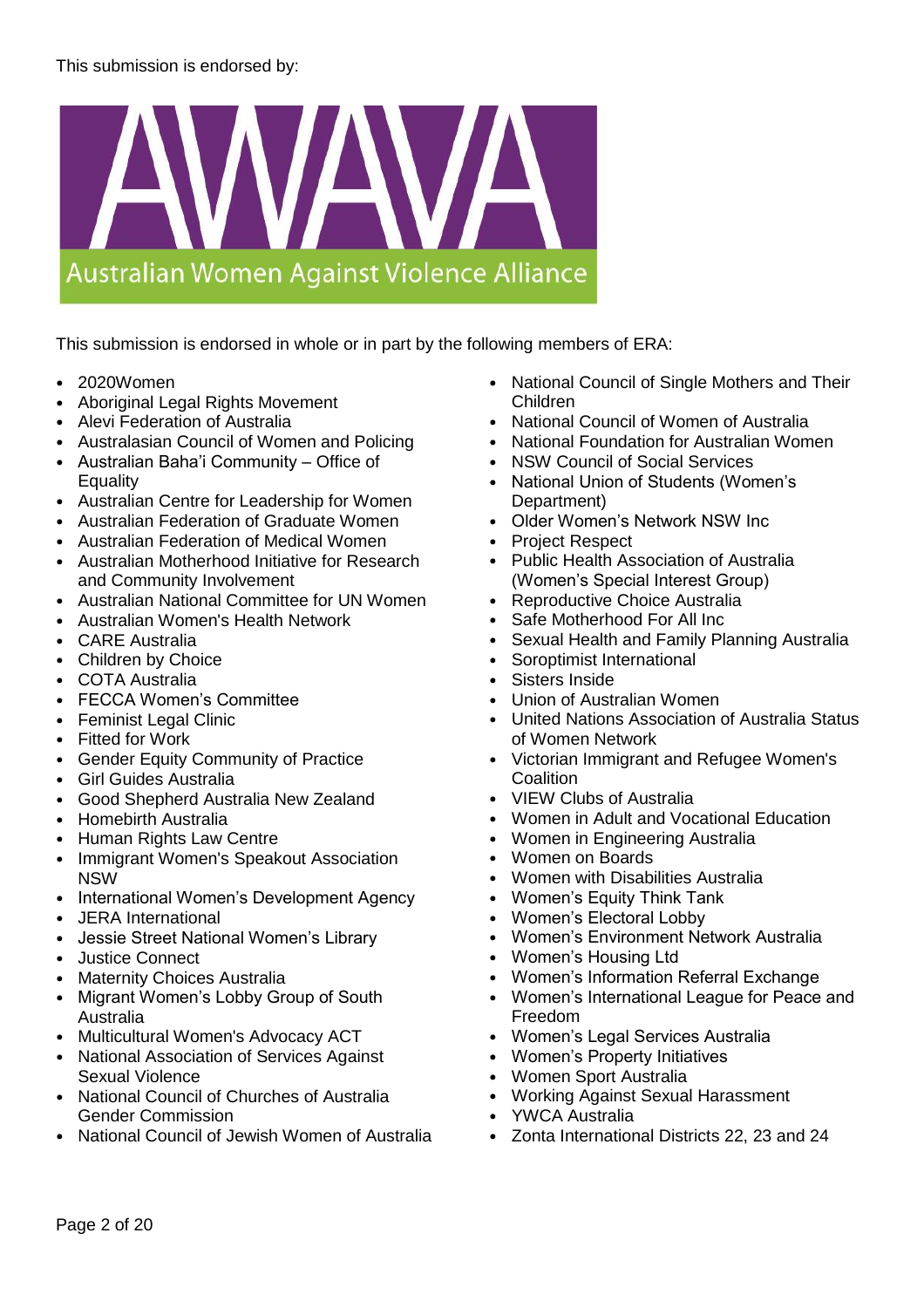# **Introduction**

economic Security4Women and Equality Rights Alliance welcome the opportunity to provide this submission to the Senate Community Affairs References Committee inquiry into the *Adequacy of Newstart and related payments and alternative mechanisms to determine the level of income support payments in Australia*.

# **Economic Security4Women**

economic Security4Women (eS4W) is a national women's alliance, funded by the Australian Government through the Office for Women in the Commonwealth Department of Prime Minister and Cabinet.

It is an alliance of women's organisations united in the belief that economic wellbeing and financial security are essential for women and will enable women of all ages to have an equal place in society.

The role of eS4W is to:

- bring together women's organisations and individuals from across Australia to share information, identify barriers to women's economic security and to identify solutions by prioritising the key issues for action to bring about change.
- engage actively with the Australian Government on policy issues as part of a better more informed and representative dialogue between women and government.

# **Equality Rights Alliance**

Equality Rights Alliance (ERA) is Australia's largest network advocating for women's equality, women's leadership and recognition of women's diversity. We bring together 64 non-government organisations and social enterprises with a focus on the impact of policy or service delivery on women.

ERA believes the advancement of women and the achievement of equality are matters of fundamental human rights and advocates for gender equality, women's leadership and government policy responses that support women's diversity.

We are one of the six National Women's Alliances, funded by the Commonwealth Office for Women. ERA is auspiced by YWCA Australia.

# **Executive Summary**

This submission calls upon the Committee to bring an intersectional gender analysis to the adequacy of Newstart and related payments, and to consider the gendered implications of income support payments. It responds to the terms of reference  $a$ ,  $b$ ,  $c$ ,  $d$ ,  $f$ ,  $h$ ,  $i$ ,  $j$ ,  $j$ ,  $l$ ,  $n$ ,  $o$  and r).

Poverty in Australia must be considered through a gender lens. Women are over-represented as recipients of income support payments generally and are more likely than men to be receiving Newstart for long periods.<sup>1</sup> Newstart Allowance and income support payments provide an important social security net for women who perform the majority of unpaid work and care in Australia, which in 2015 was worth \$60 billion to the Australian economy every year<sup>2</sup> to the Australian economy every year.

Gendered structural factors, such as barriers to and discrimination in the workforce, women's overrepresentation as low-income single parents, and domestic and family violence increase the vulnerability of women receiving Newstart and exacerbate long term economic and housing insecurity. These factors

<sup>1</sup> Data on recipients of Newstart Allowance by Age and Gender, by Rate, Duration on Payment and Earnings provided by Department of Social Services, 30/03/2018.

<sup>2</sup> Carers Australia, Deloitte Access Economics. 2015. *The economic value of informal care in Australia in 2015*. Australia: Carers Australia, available from[: https://www.carersaustralia.com.au/storage/access-economics-report3.pdf,](https://www.carersaustralia.com.au/storage/access-economics-report3.pdf) accessed 29 August 2019.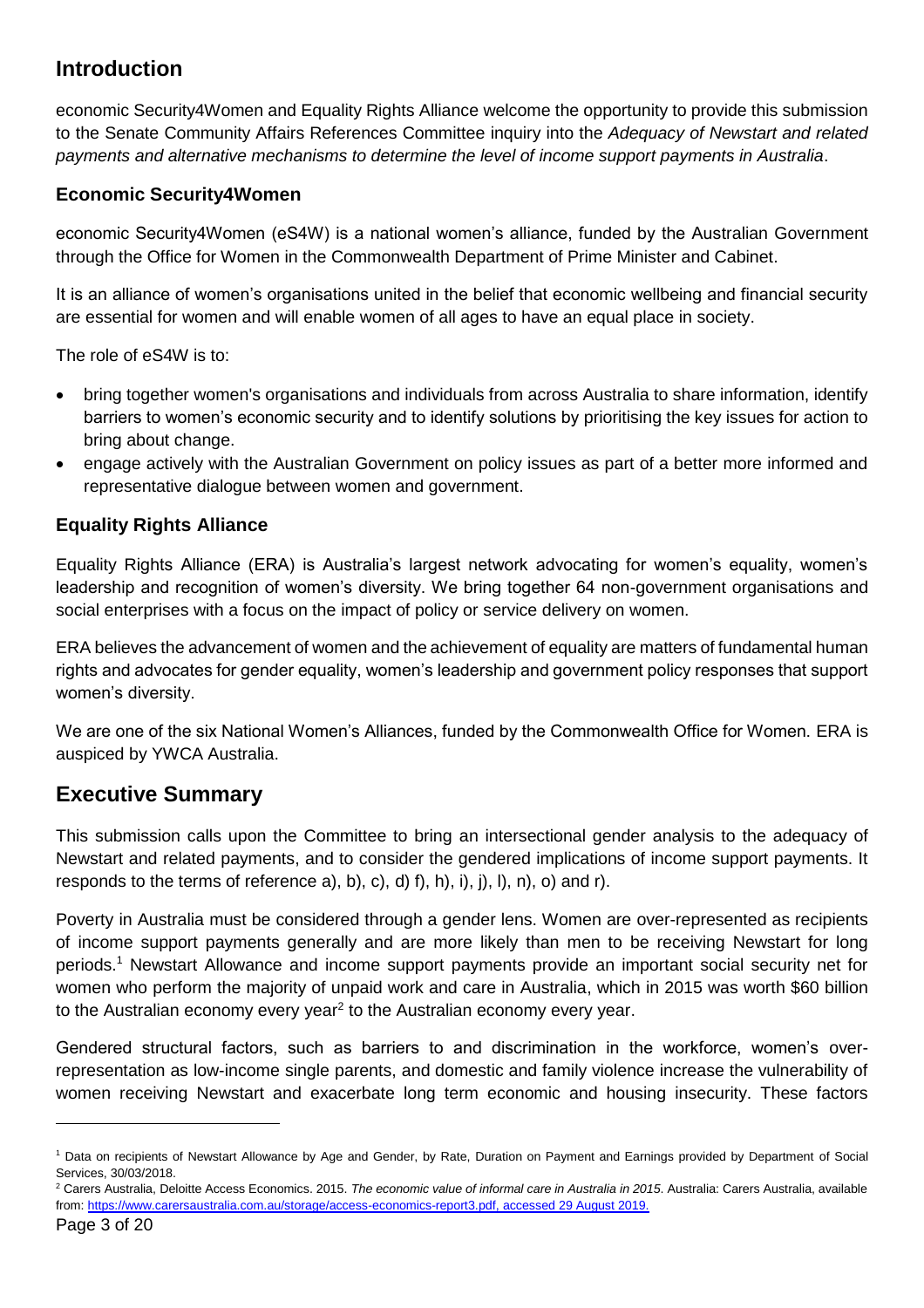compound over the life course, leading women to be an emerging cohort experiencing poverty, housing insecurity and homelessness in ageing. ERA and eS4W strongly recommends the increase of Newstart payments by \$75 a week as a measure to ensure that our welfare floor does not contribute to the broader economic disadvantage experienced by women.

Further, ERA notes the importance of safe, secure and appropriate housing to an adequate standard of living for women. Access to housing in Australia is gendered, with women making up the majority of people relying on housing support systems. Even a significant increase to Newstart will make little impact on gendered poverty in Australia if there are insufficient affordable housing options for women. We recommend the strengthening of housing support alongside reform of Newstart and income support payments, including further investment in a range of housing support systems, including social housing, to support women's diverse housing needs.

The design and delivery of Newstart and income support payments is currently gender blind, even though the global trend is for Governments to incorporate a gender analysis when making budgetary and other decisions Given the critical role played by our welfare system in supporting women's economic welfare, ERA calls on the Committee to bring a gender lens to its consideration of Newstart Allowance, and to consider the implementation of Gender Responsive Budgeting (GRB) when setting payment levels and entitlement criteria.

# **Summary of Recommendations**

- **1. Apply an intersectional gender lens to this review of Newstart, and its role in an acceptable standard of living.**
- **2. Increase Newstart payments by at least \$75 per week and increase other income support payments to be consistent with a living wage.**
- **3. Restore access to the parenting payment single for single parents who have a dependent child of 16 years.**
- **4. Implement the recommendations made by Good Shepherd in its submission into the** *Inquiry into ParentsNext***.**
- **5. Remove all requirements that link payments to compliance with job search or parenting activities, without consideration of hardship.**
- **6. Ensure that payments, and associated employment activities are designed with sufficient flexibility to support women's unpaid care work responsibilities, including parenting.**
- **7. Implement recommendations made by Good Shepherd Australia New Zealand in the** *"Outside systems control my life"* **report.**
- **8. Redesign the Cashless Debit Card (CDC) program as opt-in only.**
- **9. Strengthen employment support for migrant and refugee women.**
- **10. Enshrine the right to appeal unreasonable refusals of flexible working requests for caring purposes.**
- **11. Ensure basic benefits such as paid leave, superannuation and protection from unfair dismissal for casual, part-time, "gig economy" and other forms of precarious employment positions.**
- **12. Consider the contribution of unpaid work and care to the Australian economy when reforming Newstart and other income support payments.**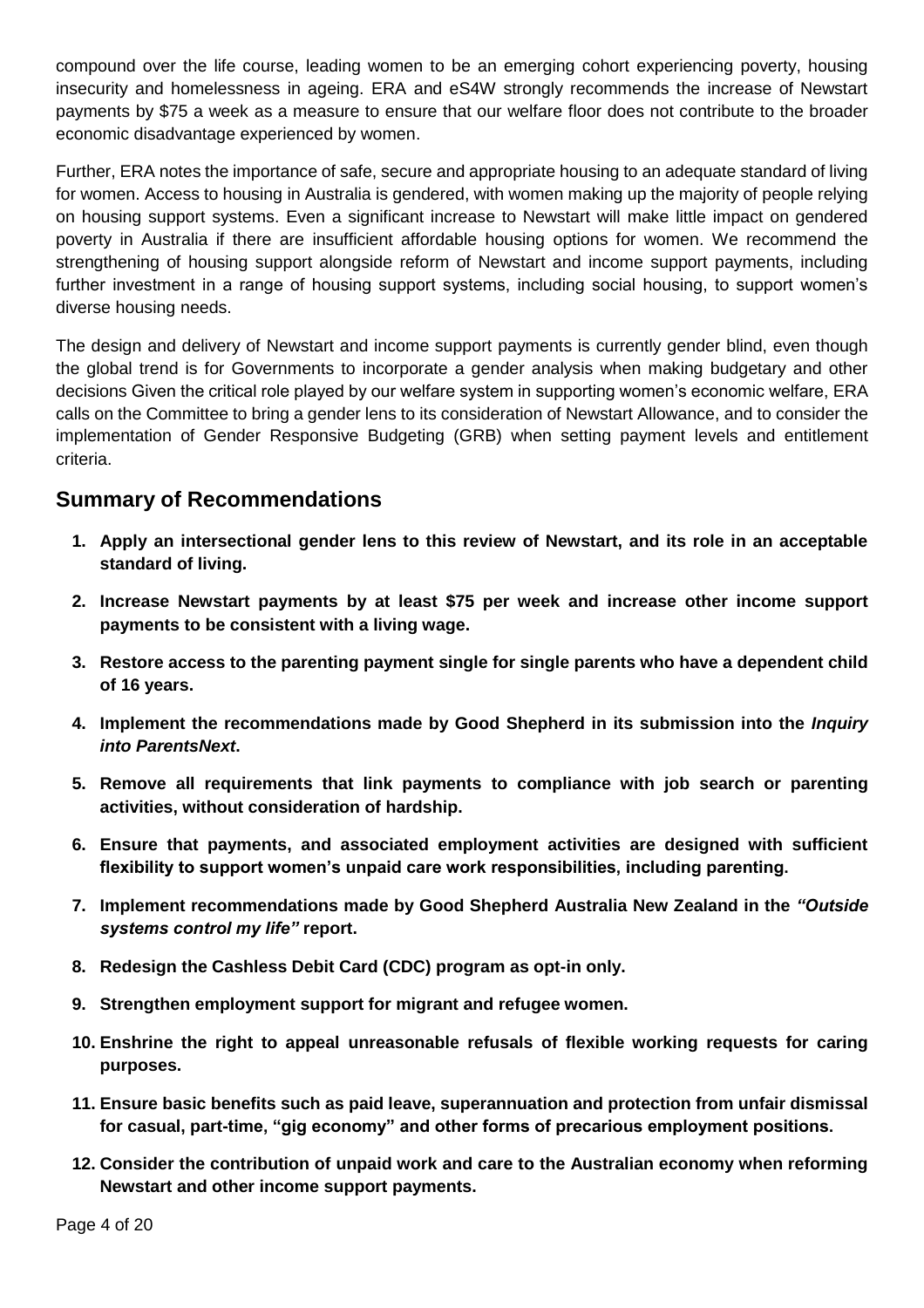- **13. Implement a comprehensive Federal Government Strategy to address the underlying causes of gendered economic inequality, including reviewing and rectifying inequities in superannuation policy and legislation and examining the national income support system and Commonwealth Rent Assistance with a view to improving financial outcomes for women.**
- **14. Develop a gender-responsive national housing and homelessness strategy which includes ambitious, gendered goals to reduce homelessness and increase affordable housing stock and which includes actions and measurable targets to create additional permanent social and affordable housing options for women in each State and Territory, and particularly for older women.**
- **15. Ensure services that are appropriately specialised, competent, inclusive, accessible and culturally safe are resourced, including to meet the needs of older women, single mothers, young women, women with disability, Aboriginal and Torres Strait Islander women and women experiencing domestic and family violence and their children.**
- **16. Recognise 'appropriateness of housing' as a relevant factor when determining acceptable standards of living.**
- **17. Retain a diversity of housing support and assistance options alongside an increase to Newstart, including the provision of income-based rent setting and public housing, to meet the diversity of women's housing needs.**
- **18. Reform housing assistance, including Commonwealth Rent Assistance (CRA), including by providing a diversity of housing assistance measures which are made available through assessment of individual need, rather than solely by assessment of source of income.**
- **19. Reform the base rate and indexation of CRA to address the fact that over 40% of recipients remain in housing stress.**
- **20. Undertake tax reforms to curb negative gearing, such as limiting negative gearing to income from investment, and reduce the capital gains tax exemption. Redirect revenue generated from reform to housing support systems for low-income households.**
- **21. Implement National Minimum Standards on tenancy reform to protect victims/survivors of domestic and family violence.**
- **22. Investigate and consult on models of Gender Responsive Budgeting for integration into the budget process, including design of and changes to income support payments such as Newstart.**

# **Introduction - Australia's international human rights obligations**

Through international human rights frameworks, Australia has committed to a gender-responsive approach to social security and protections, which seeks to respond to and transform those inequalities between women and men which render women more vulnerable to poverty. It is in the context of these commitments in which we call the Committee to bring an intersectional gender lens to its analysis of Newstart.

The right to social security is set out in article 9 of the Convention on Economic, Social and Cultural Rights, to which Australia is a signatory. Article 9 is significant, because it establishes social security as a human right, as opposed to an optional grant or endowment by States.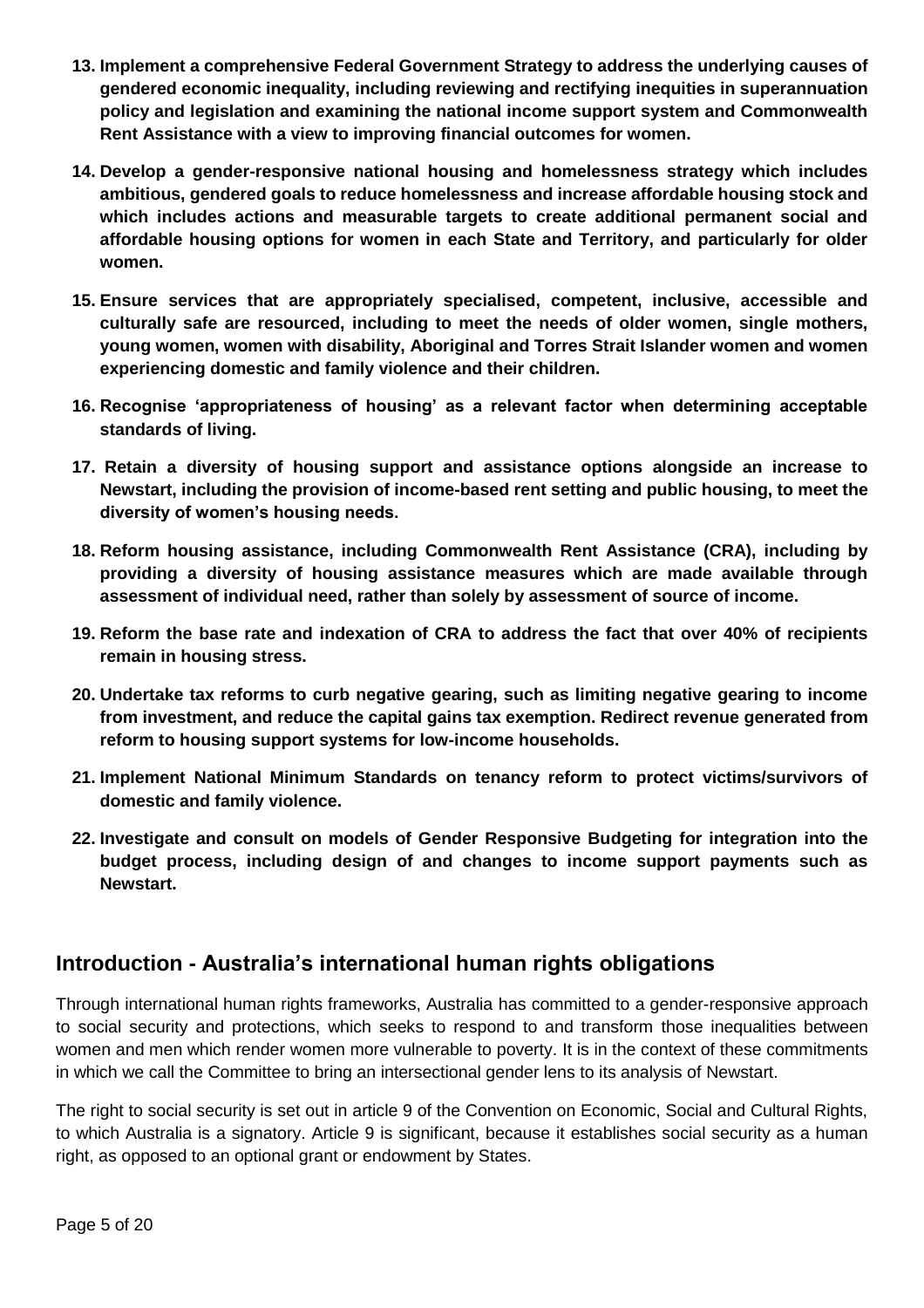Under the Convention on the Elimination of Discrimination Against Women, Australia has committed to *"take all appropriate measures to eliminate discrimination against women in the field of employment… in particular… the right to social security",<sup>3</sup>* and under Goal 5 of the Sustainability Development Agenda, to:

*recognize and value unpaid care and domestic work through the provision of public services, infrastructure and social protection policies and the promotion of shared responsibility with the household…<sup>4</sup>*

In early 2019, the sixty-third session of the UN Commission on the Status of Women (CSW63) negotiated Agreed Conclusions on the theme of *social protection systems, public services and sustainable infrastructure for gender equality and the empowerment of women and girls*. In adopting the conclusions, Australia agreed to:

*Ensure the right to social security in national legal frameworks, as well as ensure universal access to social protection, supported by national strategies, policies, action plans and adequate resources, to*  enhance gender equality and the empowerment of women and girls;<sup>5</sup>

Australia has also made significant commitments to social protections for unpaid work and carers, including mothers, older women, and on welfare conditionality. Under the 2030 Sustainable Development Agenda, Australia committed specifically to social protection schemes which support unpaid workers and carers, with a view to recognising and valuing unpaid work and care:

*Ensure access to social protection for unpaid caregivers of all ages, including coverage for health care and pensions, and in this regard strengthen social protection schemes that promote, as appropriate, the economic, social and legal recognition of unpaid care and domestic work, and allow such work to be valued within contributory schemes;<sup>6</sup>*

Further, at CSW63 Australia committed to social protections which safeguard older women's economic security, and reduce economic inequalities, namely to

*Promote legal, administrative and policy measures that strengthen unemployment protection schemes and ensure women's full and equal access to pensions, including access to income security for older women… and reduce gender gaps in coverage and benefit levels;<sup>7</sup>*

Finally, we note that this review takes place in circumstances where the Australian Government has committed to:

*Assess the need for and promote the revision of conditionalities, where they exist, related to cash transfer programmes, inter alia, to avoid reinforcing gender stereotypes and exacerbating women's unpaid work; and ensure that they are adequate, proportional and non-discriminatory and that noncompliance does not lead to punitive measures that exclude women and girls who are marginalized or in vulnerable situations;<sup>8</sup>*

<sup>3</sup> *Convention on the Elimination of All Forms of Discrimination Against Women – Part II*, (Art.11.1, (e)), A/RES/34/180, available at <https://www.ohchr.org/en/professionalinterest/pages/cedaw.aspx>

<sup>4</sup> General Assembly, *Transforming our world: the 2030 Agenda for Sustainable Development - Goal 5. Achieve gender equality and empower all women and girls*, (5.4), A/RES/70/1, available at [https://www.un.org/en/ga/search/view\\_doc.asp?symbol=A/RES/70/1&referer=http://www.un.org/en/documents/index.html&Lang=E](https://www.un.org/en/ga/search/view_doc.asp?symbol=A/RES/70/1&referer=http://www.un.org/en/documents/index.html&Lang=E) <sup>5</sup> United Nations Economics and Social Council, *Commission on the Status of Women Sixty-third Session – Strengthen normative,* 

*legal and policy frameworks, (para.47, (f)), E/CN.6/2019/L.3/, available at<https://undocs.org/en/E/CN.6/2019/L.3>* 

<sup>6</sup> ibid *para.47, (l)*

<sup>&</sup>lt;sup>7</sup> ibid para.47, (jj)

 $8$  ibid para.47, (mm)

Page 6 of 20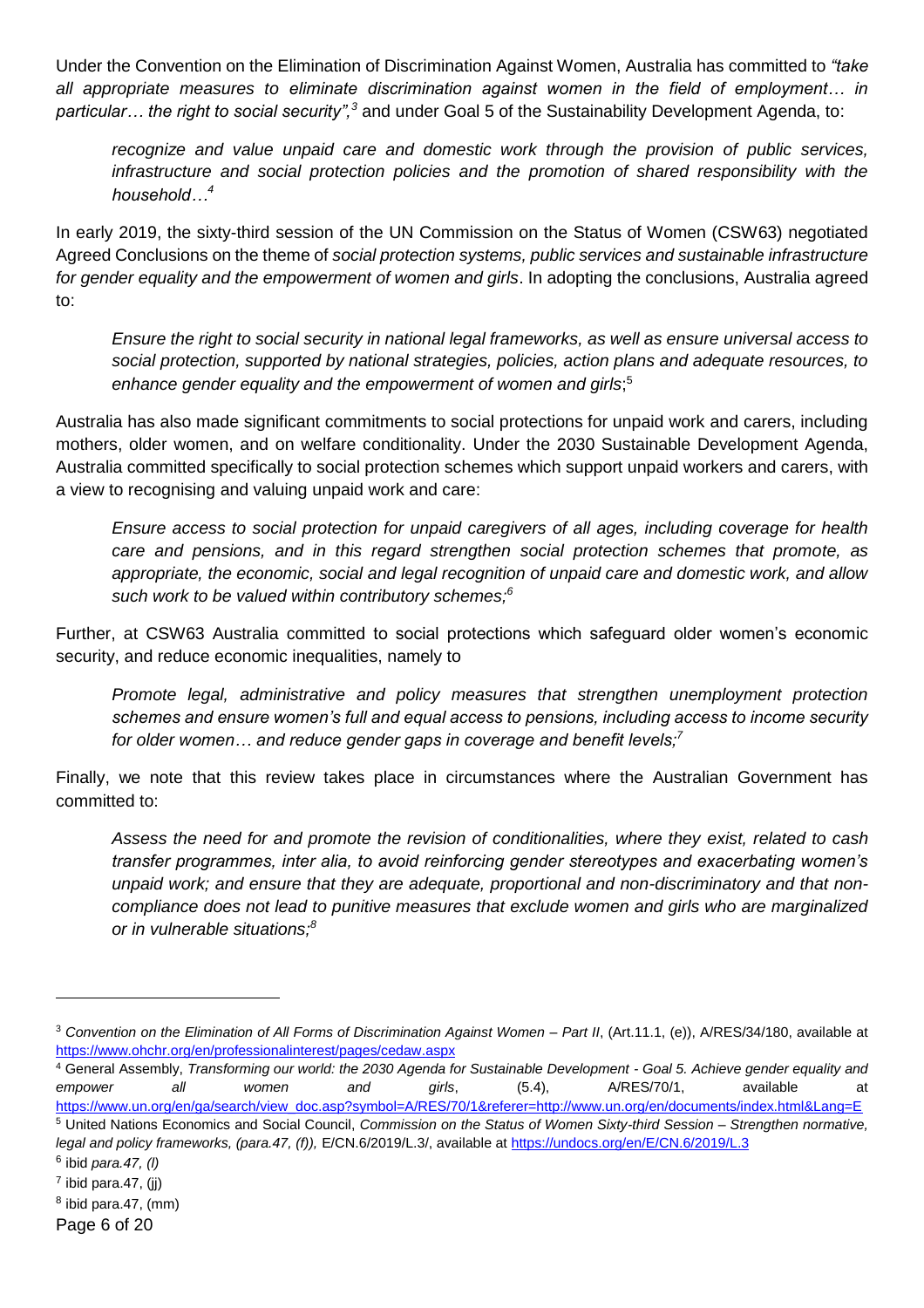We note that many of our current forms of welfare conditionality cannot be said to be adequate, proportional or non-discriminatory. By way of example, the ParentsNext program discriminates against single mothers and Aboriginal and Torres Strait Islander women, and rests upon problematic assumptions about parenting and the value of unpaid work. We note that welfare conditionality measures associated with the Targeted Compliance Framework, and the subsequent suspension of payments are punitive measures which have not produced any positive demonstrable benefits.

We ask the Committee to consider how Newstart and related income support payments sit in the context of Australia's human rights obligations under international conventions and agreements.

# **Response to Inquiry terms of reference**

# **a) Consideration of what constitutes an acceptable standard of living in Australia, including the cost of safe and secure housing**

We support the call by ACOSS to increase Newstart, Youth Allowance and related payments for single people [by at least \\$75 a week](https://www.acoss.org.au/wp-content/uploads/2018/03/Raise-the-Rate-Explainer-1.pdf)<sup>9</sup>, and encourage the Committee to bring a gender lens to its review of Newstart.

According to ACOSS and UNSW, [3.05 million people in Australia](https://www.acoss.org.au/wp-content/uploads/2016/10/Poverty-in-Australia-2016.pdf) (13.2% of the population) are living in poverty. Poverty among people in households relying mainly on Newstart Allowances rose from 61% to in 199 to 78% in 2015, an increase of 17%.<sup>10</sup> According to Deloitte Access Economics, Newstart is the equivalent to living on \$38.99 a day, and constitutes 36% of average wage after tax and little over half of the full-time minimum wage.<sup>11</sup> We draw the attention of the Committee to the considerable body of personal testimony that Newstart is inadequate to meet current living costs.

Women make up 49.3% of people in receipt of Newstart and although the Australian Government has designed Newstart as a temporary payment, are more likely to be in receipt of Newstart for longer periods, making up 52% of people in receipt of Newstart for 2-5 years and 54% of people in receipt for 5+ years. This reflects a broader trend of women experiencing poverty [for longer periods](https://melbourneinstitute.unimelb.edu.au/__data/assets/pdf_file/0010/2437426/HILDA-SR-med-res.pdf) than men.<sup>12</sup> Women also make up 66% of part-rate recipients of Newstart and make up 65% of the one fifth of Newstart recipients reporting employment earnings. This shows that Newstart is a crucial supplement for the low income, part-time and casual work in which women are over-represented.<sup>13</sup>

ERA and AWAVA's analysis of the 2018 Women's Economic Statement noted that *"an intersectional analysis, which recognises that gender is one component of economic disempowerment"*<sup>14</sup> needs to be brought to bear on economic policy. The use of an intersectional gendered analysis is particularly important in any review of income support, given the role played by our income support system in reducing the economic fallout from inequalities experienced elsewhere in life. In this context, we note that:

- Trans people are more likely to experience poverty and more likely to be discriminated against in employment;<sup>15</sup>
- Aboriginal and Torres Strait Islander women are paid an annual average of \$11 200 less than non-Indigenous women; 16

<sup>9</sup> ACOSS, "Myth Busting Newstart," 201[8 http://www.acoss.org.au/raisetherate/](http://www.acoss.org.au/raisetherate/) (accessed 15/11/18) <sup>10</sup> ACOSS and UNSW Sydney, *Poverty in Australia 2018.* (Sydney, 2018). 12

<sup>11</sup> <https://www.acoss.org.au/wp-content/uploads/2018/09/DAE-Analysis-of-the-impact-of-raising-benefit-rates-FINAL-4-September-...-1.pdf>

<sup>12</sup> Australian Government, "Indicator 1.2.1 Proportion of population living below the national poverty line, by sex and age" *Sustainable Development Goals Data.* 17 July 2018[, https://www.sdgdata.gov.au/goals/no-poverty/1.2.1](https://www.sdgdata.gov.au/goals/no-poverty/1.2.1) (accessed 24/10/18) <sup>13</sup> 2018 data on Newstart commissioned from Department of Social Services by ERA.

<sup>&</sup>lt;sup>14</sup> Equality Rights Alliance, Australian Women Against Violence Alliance, 'Unpacking the Women's Economic Security Statement', 21 January 2019, available at <u>http://www.equalityrightsalliance.org.au/unpacking-the-womens-economic-security-statement/</u> (Accessed 8 August 2019).

<sup>15</sup> NSW Council of Social Services, *Beyond the myth of 'pink privilege': Poverty, disadvantage and LGBTI people in NSW* (NSW: NCOSS, 2015).

<sup>16</sup> Howlett, M, M Gray and B Hunter, 2016, 'Wages, Government Payments and Other Income of Indigenous and Non-Indigenous Australia', *Australian Journal of Labour Economics*, vol 19, no.2 pp. 53-76.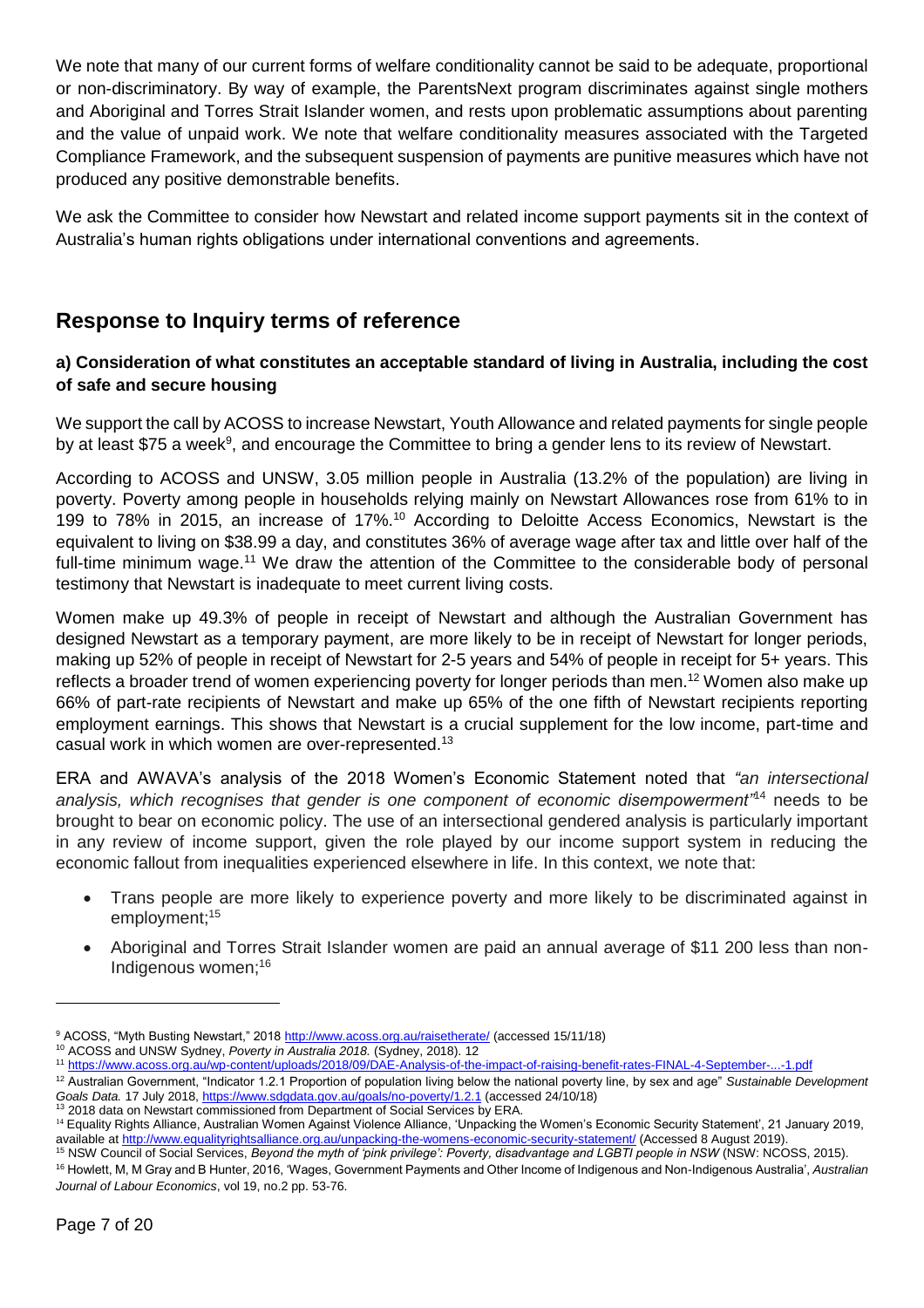- Some women (especially Aboriginal and Torres Strait Islander women) are forced to use cashless debit cards instead of having access to cash, with impacts on their ability to get free of domestic violence.<sup>17</sup>
- Between 38-41% of people living in poverty are people with a disability;<sup>18</sup>
- Women from culturally and linguistically diverse backgrounds are over-represented in insecure employment fields; 19
- Extended waiting periods for migrants to access social security increase migrant women's dependence on partners and families, making them more at risk of controlling and violent behaviour.<sup>20</sup>

ERA calls on the Committee to bring an intersectional gender lens to its consideration of the Newstart Allowance and what constitutes an acceptable standard of living.

Newstart Allowance must be increased by at least \$75 a week, in recognition of the fact that for many women, including the 52% who receive payments for longer than 2 years,  $2<sup>1</sup>$  and other vulnerable groups including people who identify as trans, Aboriginal and Torres Strait Islander women, people with a disability, women from culturally and linguistically diverse backgrounds, and women with migration experiences, Newstart constitutes an important social protection floor and a realization of the right to social security<sup>22</sup>.

### Safe, secure and appropriate housing

Adequate housing is a human right<sup>23</sup>, and ERA welcomes the inclusion of safe and secure housing as a consideration of an acceptable standard of living. However, the *appropriateness* of housing must be considered in addition to safety and security. It is our view that the combination of Newstart and Commonwealth Rent Assistance Payments (CRA) at current levels are insufficient to ensure women's access to safe, secure and appropriate housing, and do not constitute an adequate substitute for a properly funded public housing system.

Women are the main beneficiaries of housing support systems; the majority of public housing tenants are women,<sup>24</sup> as are Commonwealth Rent Assistance recipients<sup>25</sup> and specialist homelessness services clients.<sup>26</sup> As a result, the under-resourcing of housing safety nets disproportionately impacts women and undermines the Australian Government's gender equality objectives.<sup>27</sup> Women are 14% more likely to report discrimination in the rental market than men<sup>28</sup> and are "especially susceptible to changes in the cost or

<sup>&</sup>lt;sup>17</sup> 'Submissions Received by the Senate Community Affairs Legislation Committee into the Social Services Legislation Amendment (Cashless Debit Card) Bill 2017, available at

[https://www.aph.gov.au/Parliamentary\\_Business/Committees/Senate/Community\\_Affairs/CashlessDebitCard/Submissions](https://www.aph.gov.au/Parliamentary_Business/Committees/Senate/Community_Affairs/CashlessDebitCard/Submissions) Accessed 8 August 2019.

<sup>18</sup> Australian Council of Social Services, *Poverty in Australia 2018* (NSW: ACOSS, 2018), 58.

<sup>19</sup> Federation of Ethnic Communities' Councils of Australia, 2017. 'Submission to Independent Inquiry into Insecure Work', (ACT: FECCA). Available at [http://fecca.org.au/wp-content/uploads/2017/07/Independent-Inquiry-into-Insecure-Work-submissionv\\_02.pdf](http://fecca.org.au/wp-content/uploads/2017/07/Independent-Inquiry-into-Insecure-Work-submissionv_02.pdf)

<sup>&</sup>lt;sup>20</sup> Harmony Alliance, 'Open Letter to Female Members of Parliament and Senators', 22 May 2018, Available at [http://fecca.org.au/wp](http://fecca.org.au/wp-content/uploads/2017/07/Independent-Inquiry-into-Insecure-Work-submissionv_02.pdf)[content/uploads/2017/07/Independent-Inquiry-into-Insecure-Work-submissionv\\_02.pdf,](http://fecca.org.au/wp-content/uploads/2017/07/Independent-Inquiry-into-Insecure-Work-submissionv_02.pdf) Accessed 8 August 2019.

<sup>&</sup>lt;sup>21</sup> Data on recipients of Newstart Allowance by Age and Gender, by Rate, Duration on Payment and Earnings provided by Department of Social Services, 30/03/2018

<sup>&</sup>lt;sup>22</sup> Article 9 International Convention on Economic, Social and Cultural Rights

<sup>&</sup>lt;sup>23</sup> Article 11 International Convention on Economic, Social and cultural Rights

<sup>&</sup>lt;sup>24</sup> Australian Institute of Health and Welfare (2016) Housing Assistance in Australia 2016 Supplementary Data Table 6: Number of tenants in social housing by age, sex and program, at 30 June 2015

<sup>&</sup>lt;sup>25</sup> Data on rent assistance income units by sex provided by Department of Social Services

<sup>&</sup>lt;sup>26</sup> Australian Institute of Health and Welfare (2016) Specialist homelessness services 2015-16 supplementary data National Table CLIENTS 1

<sup>&</sup>lt;sup>27</sup> CEDAW/C/AUS/8 Australia's eighth periodic report to the Committee on the Elimination of Discrimination against Women, [http://tbinternet.ohchr.org/Treaties/CEDAW/Shared%20Documents/AUS/CEDAW\\_C\\_AUS\\_8\\_5910\\_E.pdf](http://tbinternet.ohchr.org/Treaties/CEDAW/Shared%20Documents/AUS/CEDAW_C_AUS_8_5910_E.pdf)

<sup>28</sup> CHOICE, National Shelter, The National Association of Tenant Organisations (NATO), *Unsettled: Life in Australia's private rental market*, (Australia: CHOICE, National Shelter, NATO, 2017).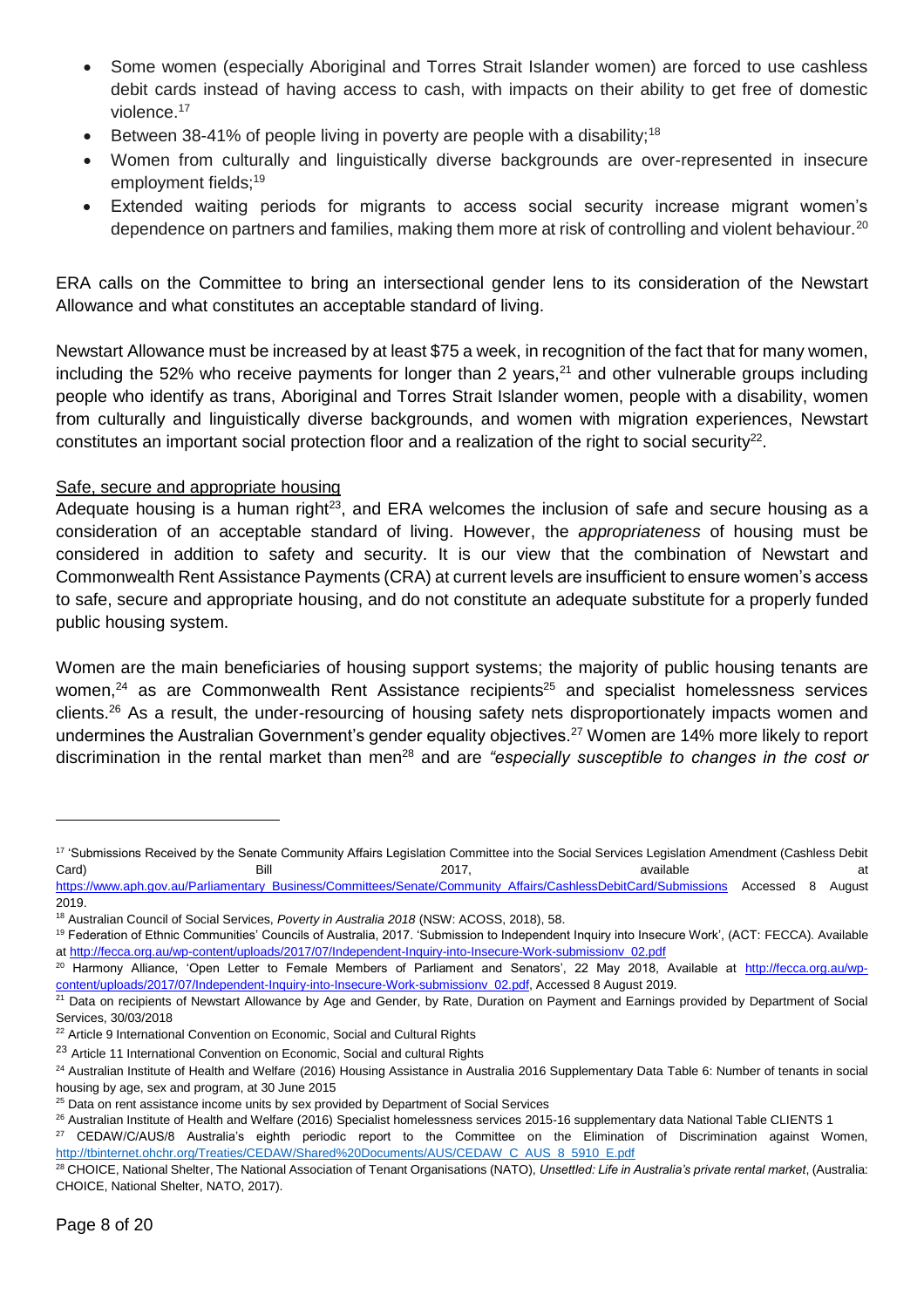*affordability of housing – across all tenures."*<sup>29</sup> Due consideration of the relationship between access to housing and an acceptable standard of living is crucial to a gender lens on Newstart.

ERA is concerned that limiting discussion on housing to safety and security does not account for the importance of housing that is *appropriate* for women, with implications for achieving an acceptable standard of living. Women's access to housing is influenced by a diverse range of factors and intersectionalities, including mother, older woman or domestic and family violence survivor status. For example, unpaid work and care, including parenting, is overwhelmingly undertaken by women in Australia. This means that women require housing that is close to services, workplaces and easily accessible through public transport and may require additional space to accommodate people to whom care is provided. When subject to pricing in the private rental market, women are required to sacrifice the accessibility of services and workplaces to affordability, effectively deferring costs of housing to transport and other life expenses, and so putting further pressure on income, including Newstart.

## **Recommendations:**

- **1. Apply an intersectional gender lens to reviewing Newstart, and its role in an acceptable standard of living.**
- **2. Recognise 'appropriateness of housing' as a relevant factor when determining acceptable standards of living.**

# **b) The labour market, unemployment and under-employment in Australia, including the structural causes of long-term unemployment and long-term reliance on Newstart**

ERA and eS4W draw the attention of the Committee to the gendered nature of unemployment in Australia. In 2017-18, the employment rate was 64% for women, in comparison with 75% for men aged 20-74. Women are more likely to be working part-time and more likely to be working in casual jobs. Women aged 30-34 years old are three times more likely than men to be out of the labour force. Further, the gender pay gap persists in Australia, with a gap of 14.0% for 2018-2019.<sup>30</sup> According to WGEA, drivers of the gender pay gap include the undervaluation of 'women's' jobs, barriers to higher-paid male-dominated industries, conscious and unconscious bias and discrimination, women's higher rates of part-time work, women's disproportionate share of unpaid work and care and the lack of workplace flexibility to accommodate caring responsibilities.<sup>31</sup> Gendered norms such as domestic and family violence, and economic abuse further increases women's vulnerability to economic insecurity.

Women are the primary performers of unpaid work in Australia both within households and in the broader volunteering community, and they also perform the majority of unpaid work which is for the benefit of others.<sup>32</sup> There are 2.7 million unpaid carers in Australia, two-thirds of these are women. Women spend 62.6%<sup>33</sup> of their average weekly working time on unpaid care work in comparison to 36.1% for men, meaning that women face greater time constraints and inflexibility when pursuing full-time employment. For single people and

<sup>29</sup> Baker, E, and Tually, S (2008) Women, Health and Housing Assistance: Implications in an Emerging Era of Housing Provision. *Australian Journal of Social Issues,* 43(1) 123-138.

<sup>&</sup>lt;sup>30</sup> WGEA, 'Australia's Gender Pay Gap Statistics', Commonwealth of Australia, 15 August 2019, available at: [https://www.wgea.gov.au/data/fact](https://www.wgea.gov.au/data/fact-sheets/australias-gender-pay-gap-statistics)[sheets/australias-gender-pay-gap-statistics,](https://www.wgea.gov.au/data/fact-sheets/australias-gender-pay-gap-statistics) accessed 5 September 2019.

<sup>31</sup> WGEA, 'The gender pay gap', Commonwealth of Australia, 2018, available at [https://www.wgea.gov.au/topics/the-gender-pay-gap,](https://www.wgea.gov.au/topics/the-gender-pay-gap) Accessed 15 August 2019.

<sup>32</sup> Lyn Craig and Abigail Powell,"Shares of Housework Between Mothers, Fathers and Young People: Routine and Non-routine Housework, Doing Housework for Oneself and Others," *Social Indicators Research,* 136. No. 10 (2016)

<sup>33</sup> Financy Women's Index, June 2019 Report, available a[t https://financy.com.au/financy-womens-index/](https://financy.com.au/financy-womens-index/)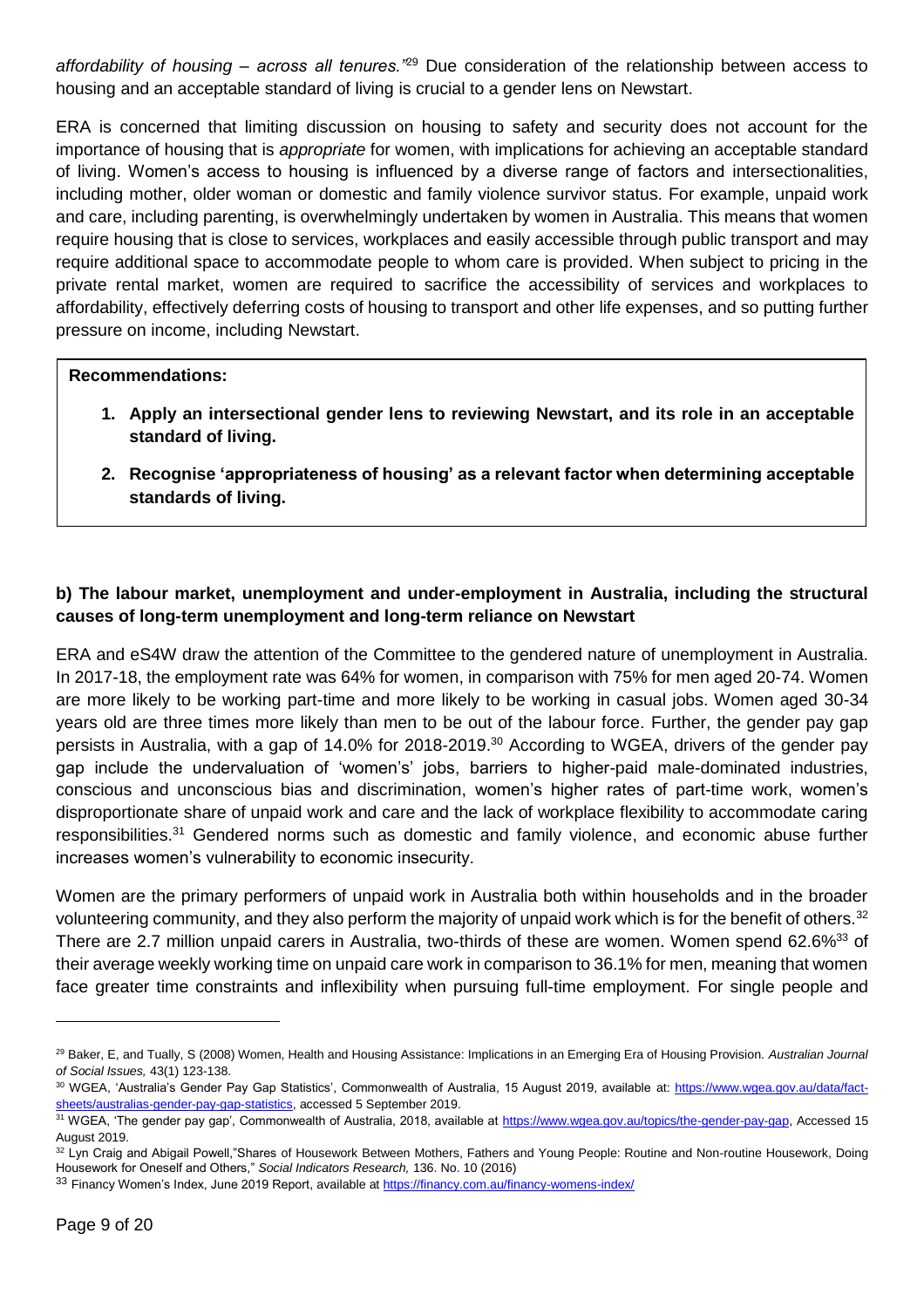single parents, the barriers to full time work created by unpaid care work are particularly significant. We note that single parents are overwhelmingly female (83% of one parent families with dependents are single mother families).<sup>34</sup>

ERA and eS4W call on the Committee to consider women's unemployment in the context of these figures and trends, and to take note that women's home, caring and parenting responsibilities constitute unremunerated work, rather than unemployment. It is very difficult to place an exact value on the unpaid work performed by women in Australia. Economic Security 4 Women found that if all hours of informal care provided in 2015 were replaced with services purchased from formal care providers, the replacement value of informal care would be \$60.3 billion (equivalent to 3.8% of gross domestic product and 60% of the health and social work industry)<sup>35</sup>. More recently, Deloitte Access Economics costed the value of unpaid care work in Victoria in 2017-2018 at \$205.6 billion and noted that women spend 13.8 more hours a week on unpaid work and care than men (where men spent an average of 19.8 hours and women 32.9 hours).<sup>36</sup> In 2017, PWC found that applying a conservative (market replacement) value to unpaid work increased the size of Australia's economy by a third compared with the calculation in the national accounts.

Although their role in the Australian economy is vital, the inequitable gendered distribution of unpaid work comes at a significant cost to women's economic security. The social security system plays a critical role in ensuring that women with unpaid caring responsibilities have some limited protection from poverty and economic insecurity. Women are the majority of income support recipients<sup>37</sup> and tend to require income support payments, including Newstart, for [longer periods](https://melbourneinstitute.unimelb.edu.au/__data/assets/pdf_file/0010/2437426/HILDA-SR-med-res.pdf) than men.<sup>38</sup> Working-age women in receipt of income support also [draw a larger proportion of their income](https://melbourneinstitute.unimelb.edu.au/__data/assets/pdf_file/0010/2437426/HILDA-SR-med-res.pdf) from income support payments.<sup>39</sup> But decreases in the real value of Newstart and associated payments and changes to the Single Parenting Payment have conspired to undermine this security net for women, while the imposition of onerous conditionality, excessive waiting periods and punitive approaches to social security affect women's access to the social protection floor and in many cases breach women's right to social security. Indeed, women are more likely than men to be receiving income support payments as their primary source of income, and are more likely to be single with dependents, when declaring bankruptcy. 40

### **Recommendations:**

**1. Increase Newstart payments by at least \$75 per week and increase other income support payments to be consistent with a living wage.** 

## **c) The changing nature of work and insecure work in Australia**

Less than half of employed Australians now hold a "standard" job: that is, a permanent full-time paid job with leave entitlements.<sup>41</sup> This new working landscape is highly gendered: women make up nearly 70% of people

<sup>34</sup> ABS 6224.0.55.001 Labour Force, Australia: Labour Force Status and Other Characteristics of Families, June 2016.

<sup>35</sup> Carers Australia, Deloitte Access Economics, 2015.t, *The economic value of informal care in Australia in 2015*. Australia: Carers Australia available from[: https://www.carersaustralia.com.au/storage/access-economics-report3.pdf,](https://www.carersaustralia.com.au/storage/access-economics-report3.pdf) accessed 21 August 2019.

<sup>36</sup> Deloitte Access Economics, *Modelling the value of unpaid work and care* (Victoria: Office for Women, Department of Health and Human Services, 2018).

**<sup>37</sup>** data.gov.au, "DSS Demographics June 2018," *Australian Government data.gov.au.* June 201[8 https://data.gov.au/dataset/ds-dga-cff2ae8a-55e4-](https://data.gov.au/dataset/ds-dga-cff2ae8a-55e4-47db-a66d-e177fe0ac6a0/distribution/dist-dga-57c91779-cce6-4ec4-b94f-50464ca55a77/details?q) [47db-a66d-e177fe0ac6a0/distribution/dist-dga-57c91779-cce6-4ec4-b94f-50464ca55a77/details?q](https://data.gov.au/dataset/ds-dga-cff2ae8a-55e4-47db-a66d-e177fe0ac6a0/distribution/dist-dga-57c91779-cce6-4ec4-b94f-50464ca55a77/details?q) (accessed 14/11/18)

**<sup>38</sup> Roger Wilkins, The Household, Income and Labour Dynamics in Australia Survey: Selected Findings from Waves 1 to 15 (Melbourne: Melbourne** Institute Applied Economic & Social Research, 2017). 41 <sup>39</sup> Ibid.

<sup>40</sup> Lucinda O'Brien, Ian Ramsay and Paul Ali, 'The Distinctive Features of Women in the Australian Bankruptcy System: An Empirical Study', *Australian Journal of Social Issues*, 54, No.2 (2019)

<sup>41</sup> Carney, T. and Stanford, J. 2018. The Dimensions of Insecure Work: A Factbook. (ACT: The Australia Institute, Centre for Future Work, 2018), available from: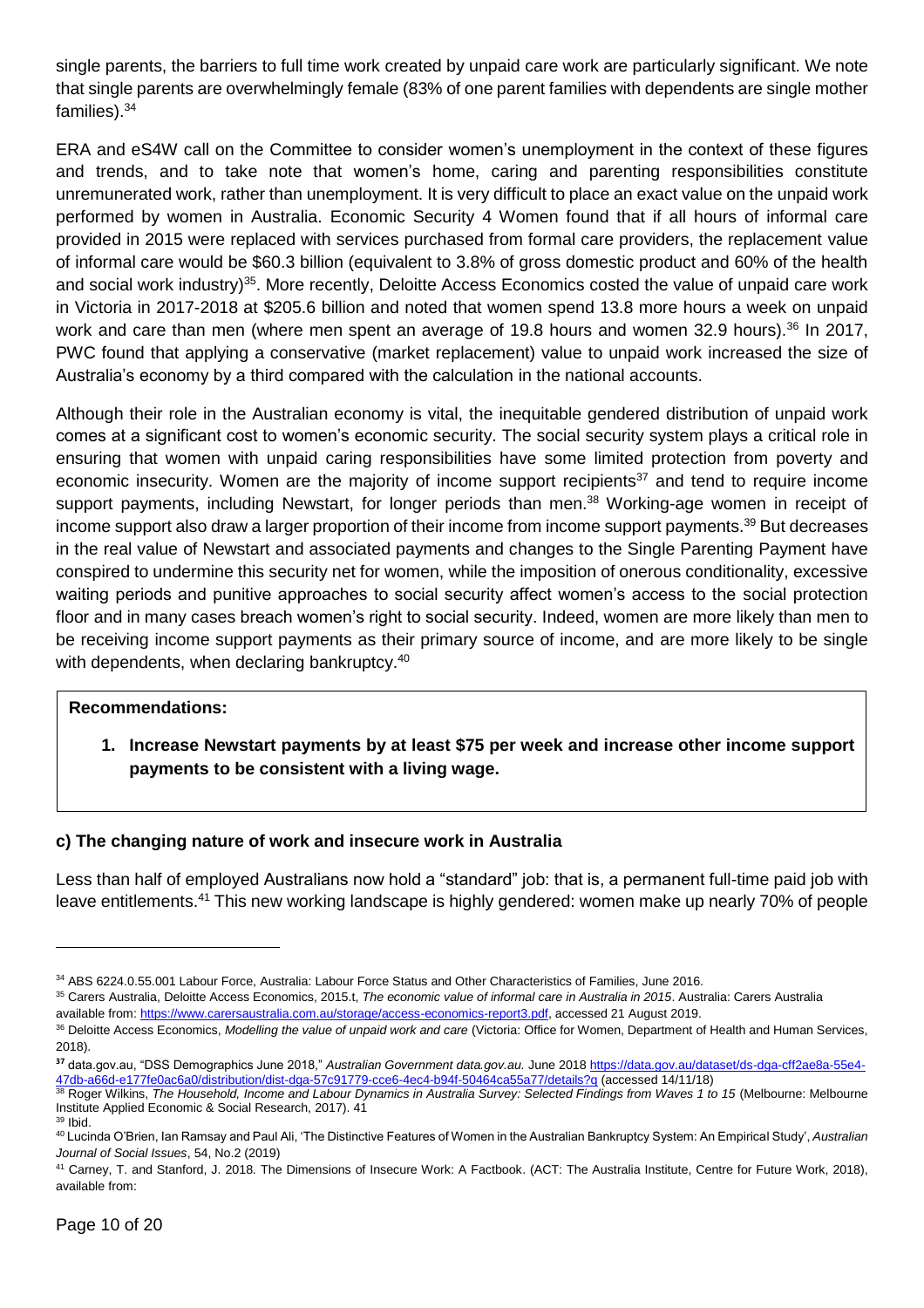in part-time employment;<sup>42</sup> with many of these positions also categorised as 'precarious' – referring to lower paid positions with few or no benefits, reliant on short-term contracts, and holding little power in the organisational context.

It is important to note that women from culturally and linguistically diverse backgrounds are over-represented in insecure employment fields,<sup>43</sup> and that Australian women from culturally and linguistically diverse (CALD) backgrounds face a range of specific challenges which often impact negatively on their economic and financial security, such as barriers in obtaining formal recognition of education and other qualifications and skills.<sup>44</sup> Immigration contributes positively to Australia's economic and social development,<sup>45</sup> but must be supported with education, settlement assistance, and legal protections Caring responsibilities and migration or visa status should not mean lesser workplace conditions or greater vulnerability. We refer the committee to Harmony Alliance's calls to provide additional support, flexibility and visibility of employment support and processes for women of migrant and refugee backgrounds, <sup>46</sup> including extending the timeframes for eligibility to access the Australian Migrant English Program (AMEP).<sup>47</sup> Caring responsibilities and migration or visa status should not mean lesser workplace conditions or greater vulnerability.

### **Recommendations:**

**1. Strengthen employment support for migrant and refugee women.** 

# **d) The appropriateness of current arrangements for support for those experiencing insecure employment, inconsistent employment and precarious hours in the workforce**

The current rates of Newstart are grossly inadequate to cover basic costs of living, with impacts for those experiencing insecure employment, inconsistent employment and precarious hours in the workforce. The changing world of work presents myriad challenges and opportunities for women's economic wellbeing. In its 2016 report on the future of work, CSIRO suggests that Australia faces 'a perfect storm' of conditions that are unprecedented in our labour force history, namely:<sup>48</sup>

- Our labour market is yet to see the exponential growth and impact of emerging technologies that after 2020 will make their significance felt in relation to job automation;
- The nature of work is changing as the "peer-to-peer" (P2P) economy<sup>49</sup> and platform marketplaces ascend in prominence, and disrupt our traditional employment models;

[https://d3n8a8pro7vhmx.cloudfront.net/theausinstitute/pages/2807/attachments/original/1528337971/Insecure\\_Work\\_Factbook.pdf?1528337971,](https://d3n8a8pro7vhmx.cloudfront.net/theausinstitute/pages/2807/attachments/original/1528337971/Insecure_Work_Factbook.pdf?1528337971) accessed 29 August 2019.

<sup>42</sup> WGEA, 2019.

<sup>43</sup> Federation of Ethnic Communities' Councils of Australia, 2017. 'Submission to Independent Inquiry into Insecure Work', (ACT: FECCA). Available at [http://fecca.org.au/wp-content/uploads/2017/07/Independent-Inquiry-into-Insecure-Work-submissionv\\_02.pdf](http://fecca.org.au/wp-content/uploads/2017/07/Independent-Inquiry-into-Insecure-Work-submissionv_02.pdf)

<sup>44</sup> economic Security4Women, 2019. Discussion Paper: *Issues confronting Australian women from culturally diverse backgrounds*. NSW: economic Security4Women, available from: [https://www.security4women.org.au/wp-content/uploads/eS4W-Discussion-Paper-Issues-confronting-Australian](https://www.security4women.org.au/wp-content/uploads/eS4W-Discussion-Paper-Issues-confronting-Australian-women-from-culturally-diverse-backgrounds-20190205.pdf)[women-from-culturally-diverse-backgrounds-20190205.pdf,](https://www.security4women.org.au/wp-content/uploads/eS4W-Discussion-Paper-Issues-confronting-Australian-women-from-culturally-diverse-backgrounds-20190205.pdf) accessed 28 August 2019.

<sup>45</sup> See, for example: Gardiner, L. and Costello, C. 2019. Stronger Together: *The impact of family separation on refugees and humanitarian migrants in Australia*. (Victoria: Oxfam Australia), 2, available from: [https://www.oxfam.org.au/wp-content/uploads/2019/08/2019-AC-012-Families-](https://www.oxfam.org.au/wp-content/uploads/2019/08/2019-AC-012-Families-Together_report_FA2-_WEB.pdf)[Together\\_report\\_FA2-\\_WEB.pdf,](https://www.oxfam.org.au/wp-content/uploads/2019/08/2019-AC-012-Families-Together_report_FA2-_WEB.pdf) accessed 29 August 2019.

<sup>46</sup> Harmony Alliance. 2018. Media release: Migrant and refugee women must be supported to participate in the workforce, 20 November 2018, available from: [https://www.harmonyalliance.org.au/wp-content/uploads/2018/11/Media-Release-Womens-Economic-Security-Statement-2018-](https://www.harmonyalliance.org.au/wp-content/uploads/2018/11/Media-Release-Womens-Economic-Security-Statement-2018-Harmony-Alliance.pdf) [Harmony-Alliance.pdf,](https://www.harmonyalliance.org.au/wp-content/uploads/2018/11/Media-Release-Womens-Economic-Security-Statement-2018-Harmony-Alliance.pdf) accessed 29 August 2019.

<sup>47</sup> Harmony Alliance. 2019. 2019-20 Pre-Budget Submission, available from: [http://harmonyalliance.org.au/wp-content/uploads/2019/03/Harmony-](http://harmonyalliance.org.au/wp-content/uploads/2019/03/Harmony-Alliance-Pre-budget-submisson-2019-20.pdf)[Alliance-Pre-budget-submisson-2019-20.pdf,](http://harmonyalliance.org.au/wp-content/uploads/2019/03/Harmony-Alliance-Pre-budget-submisson-2019-20.pdf) accessed 29 August 2019.

<sup>48</sup> Hajkowicz, S., Reeson, A., Rudd, L., Bratanova, A., Hodgers, L., Mason, C. and Boughen, N. 2016. Tomorrow's Digtally Enabled Workforce: Megatrends and scenarios for jobs and employment in Australia over the coming twenty years. (Brisbane: CSIRO).

<sup>49</sup> Uber and Airbnb, for example.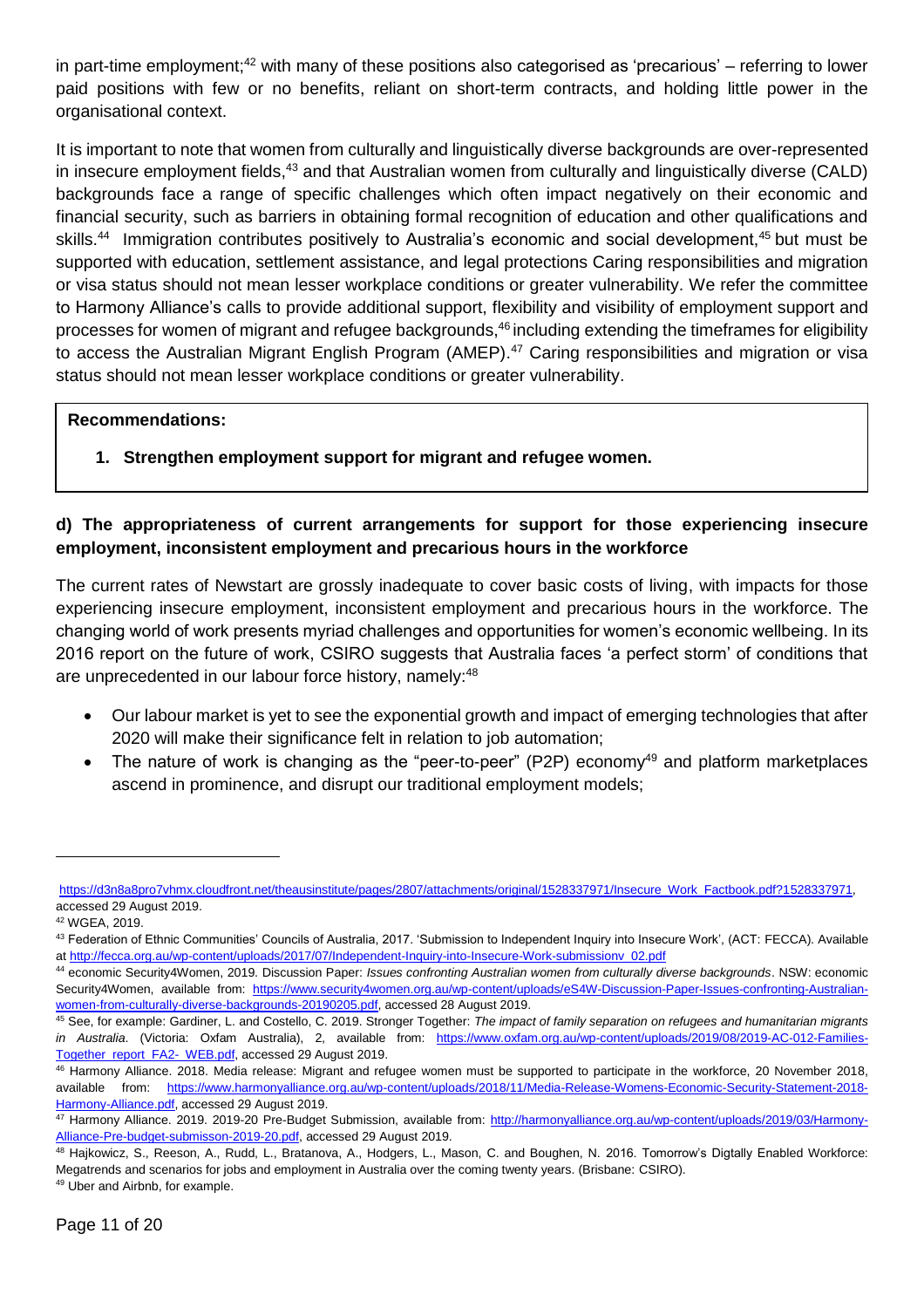- The demographic structure of Australia is shifting significantly, bringing a prospect of a more diverse workforce, with resulting expectations around increased female participation and the aspiration of a secure retirement; and
- Australia seeks a post-mining boom diversification into the knowledge, service and innovation sectors

The nexus between digitalisation and the increasing precarity of work<sup>50</sup> signals a significant departure from the conditions and benefits associated with decent work.<sup>51</sup> At present, the low rate of Newstart payments means some women are forced to take casual or part-time contract jobs without paid sick leave or superannuation payments, inhibiting their ability to find long-term, meaningful employment. <sup>52</sup> It is crucial that Newstart and income support payments are strengthened to provide a social protection floor which meets an adequate standard of living, in consideration of emerging changes to the nature of work and threats to the conditions and benefits associated with decent work.

### **Recommendations:**

- **1. Enshrine the right to appeal unreasonable refusals by employers of flexible working requests for caring purposes.**
- **2. Ensure basic benefits such as paid leave, superannuation and protection from unfair dismissal for casual, part-time, "gig economy" and other forms of precarious employment.**

# **f) The impact of the current approach to setting income support payments on diverse groups of Australian women**

### Single mothers

We are concerned at the impact of the current rate of Newstart payments on single mothers and their children. We are particularly concerned about the transfer from Single Parenting Payment to Newstart Allowance when a recipient's youngest child turns 8. This resulted in a reduction of weekly income for transferred single parent families of up to \$86.70 each week. According to the most recent release of the HILDA survey, poverty rates for single parents are relatively high at 16-20%. Child poverty rates are disproportionately higher in single parent households.<sup>53</sup> Given that women make up the vast majority of single parents, single parent household poverty is clearly gendered.

In 2018, Juanita McLaren and the National Council of Single Mothers and their Children lodged the first individual complaint by an Australian under CEDAW to the UN Special Rapporteur on Extreme Poverty and Human Rights, regarding the practice of moving single parents to Newstart Allowance when their youngest child turns 8. Importantly, only 62.3% of single jobless parents have a youngest dependent under 9 years old, meaning that as many as 40% of jobless one parent families are ineligible for the payment. McLaren argued the changes violated her rights to social security, family benefits and non-discrimination. At the 63rd

<sup>50</sup> Sheen, Veronica, 2017. *The Future of Work and Digitalisation: Further Fragmentation of Employment and Integration into Employment.*  Submission 119 to Senate Select Committee on the Future of Work and Workers.

**<sup>51</sup>** Hunt, Abigail and Samman, Emma. (2019). *Gender and the gig economy: critical steps for evidence-based policy.* Overseas Development Institute. Retrieved fro[m https://www.odi.org/publications/11272-gender-and-gig-economy-critical-steps-evidence-based-policy](https://www.odi.org/publications/11272-gender-and-gig-economy-critical-steps-evidence-based-policy)

<sup>52</sup>Juanita McLaren, Susan Maury and Sarah Squire. "Outside systems control my life": The experience of single mothers on Welfare to Work (Victoria: Good Shepherd Australia New Zealand, Women's Research, Advocacy and Policy Centre, 2018), available at [https://www.goodshep.org.au/media/2179/outside-systems-control-my-life\\_experience-of-single-mothers-on-w2w\\_web.pdf,](https://www.goodshep.org.au/media/2179/outside-systems-control-my-life_experience-of-single-mothers-on-w2w_web.pdf) access 19 August 2019. <sup>53</sup> Wilkins, Roger and Inga Lass, *The Household, Income, and Labour Dynamics in Australia Survey: Selected Findings from Waves 1 to 16*. (Melbourne: Melbourne Institute: Applied Economic & Social Research, 2018).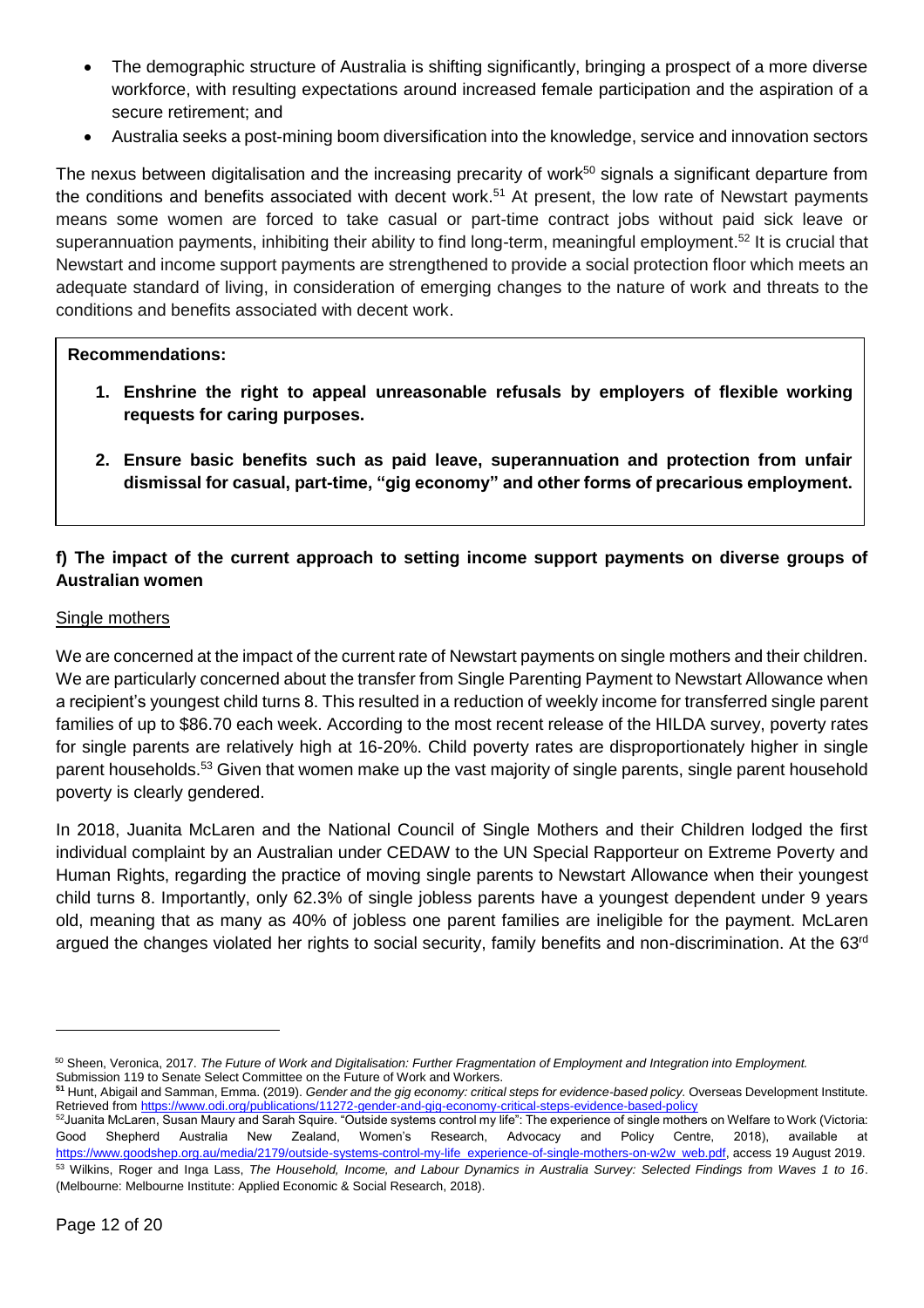Session of the UN Commission on the Status of Women McLaren spoke about how the process devalued her unpaid work as a mother.<sup>54</sup>

ERA and eS4W support the recommendations put forward by Good Shepherd Australia's report *"Outside systems control my life" The experience of single mothers on Welfare to Work*: 55

- Align Welfare to Work policy to client needs
- Ensure jobactive and Centrelink staff are equipped to build on clients' own motivation and capability, and to provide holistic, person-centred support to vulnerable clients
- Strengthen accountability and participatory structures between the jobactive providers and the clients
- Adapt Welfare to Work policy so that it supports long-term goals and meaningful educational and employment outcomes
- Mutual obligation requirements should encourage meaningful educational, volunteer and employment activity
- Redesign Welfare to Work to lessen punitive conditions elements and assist people out of poverty

Further, while Newstart can provide support to some women performing unpaid care work, the National Council of Single Mothers and their Children points out that Newstart is not a payment that is structured for sole parent families.<sup>56</sup> The single parenting payment recognises the care work of single parenting and the competing demands of paid work and unpaid work navigated by single parents.

## **Recommendations:**

- **1. Implement recommendations made by Good Shepherd Australia New Zealand in the**  *"Outside systems control my life"* **report.**
- **2. Restore access to the parenting payment single for single parents who have a dependent child of 16 years.**

# **h) The adequacy of income support payments in Australia and whether they allow people to maintain an acceptable standard of living in line with community expectations and fulfil job search activities (where relevant) and secure employment and training**

### **ParentsNext**

 $\overline{a}$ 

We are concerned generally at the rapid growth of welfare conditionality in Australia, and the linking of income support payments to the fulfilment of job search or other activities. A clear and concerning example of this trend is the ParentsNext program, which is a compulsory program with a discriminatory<sup>57</sup> gendered design and consequences. Such arrangements reduce the time and resources available to single mothers to undertake unpaid work and care, and to pursue relevant and meaningful work aspirations. We draw the

<sup>54</sup> Henriques-Gomes, L. 'Like in Mission Impossible': the Australian mum raising single parents' plight at UN, 16 March 2019, The Guardian, Available at: [https://www.theguardian.com/australia-news/2019/mar/16/like-in-mission-impossible-the-australian-mum-raising-single-parents-plight-at-un,](https://www.theguardian.com/australia-news/2019/mar/16/like-in-mission-impossible-the-australian-mum-raising-single-parents-plight-at-un) Access 8 August 2019.

<sup>55</sup> Juanita McLaren, Susan Maury and Sarah Squire. "Outside systems control my life": The experience of single mothers on Welfare to Work (Victoria: Good Shepherd Australia New Zealand, Women's Research, Advocacy and Policy Centre, 2018), available at [https://www.goodshep.org.au/media/2179/outside-systems-control-my-life\\_experience-of-single-mothers-on-w2w\\_web.pdf,](https://www.goodshep.org.au/media/2179/outside-systems-control-my-life_experience-of-single-mothers-on-w2w_web.pdf) access 19 August 2019.

<sup>56</sup> National Council of Single Mothers and their Children, "A Small Investment for a Significant Gain – Budget Submission" 2016 <http://www.ncsmc.org.au/wp-content/uploads/2016/02/Budget-Submission-2016.pdf> (accessed 6.11.18)

<sup>57</sup> Goldblatt, Beth, 'More than unpopular. How ParentsNext intrudes on single parents' human rights', *The Conversation*, 16 January 2019, available at [https://theconversation.com/more-than-unpopular-how-parentsnext-intrudes-on-single-parents-human-rights-108754,](https://theconversation.com/more-than-unpopular-how-parentsnext-intrudes-on-single-parents-human-rights-108754) accessed 15 August 2019.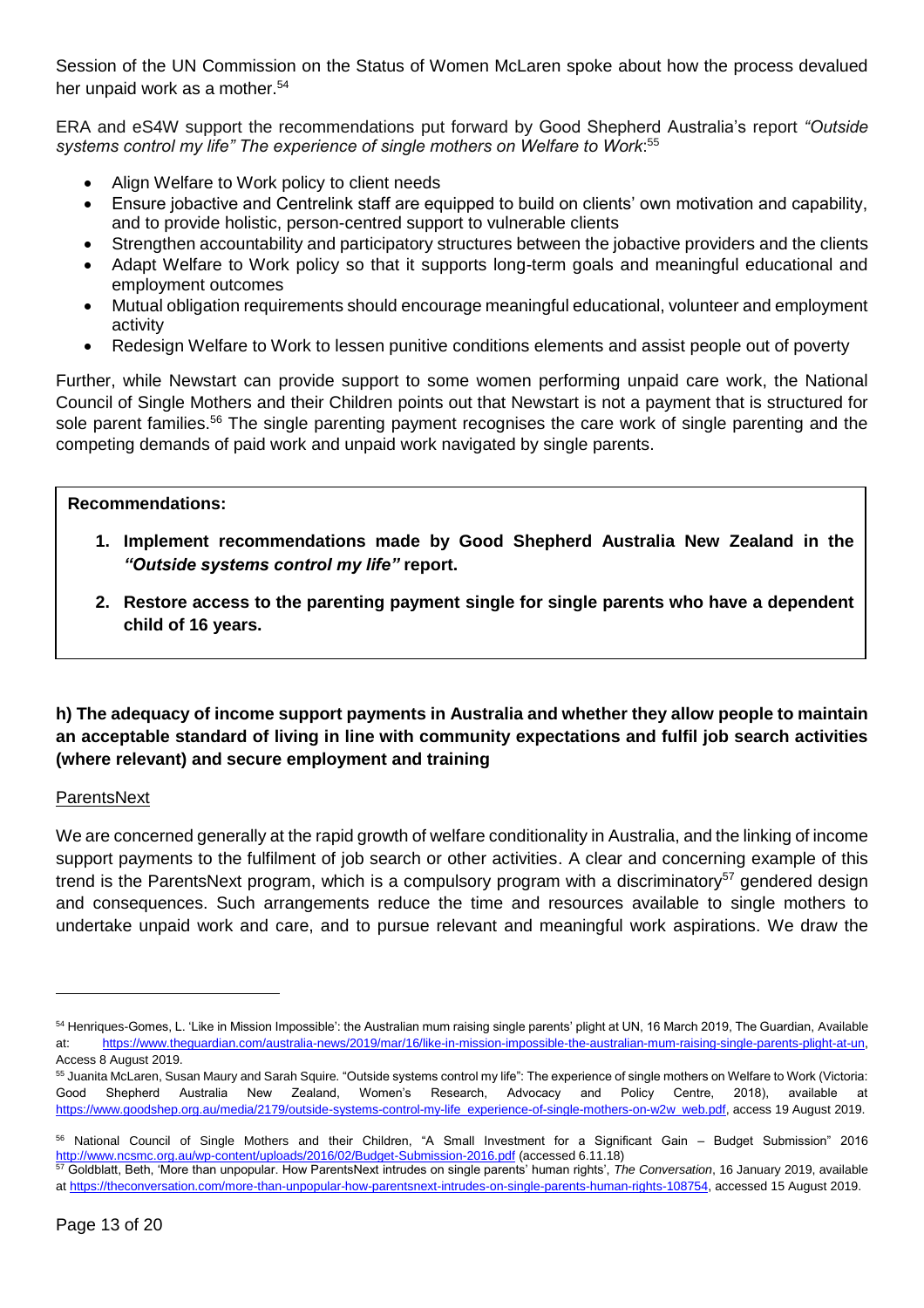attention of the committee to the submission by Good Shepherd<sup>58</sup> to the *Inquiry into ParentsNext, including its trial and subsequent broader rollout* conducted by this Committee.

As noted by Good Shepherd in their submission, ParentsNext is problematic for its narrow focus on mothers and parenting skills, and for resting on a partial understanding of 'work' and the value of unpaid work and care. Indeed, all Australian mothers carry a heavy load of unpaid caring work which limits their capacity to engage in the labour market, else or in other activities, as do intersecting and complex forms of disadvantage such as housing insecurity, poverty, health issues, and current or former experiences of domestic violence. Inflexibility in the program delivery of ParentsNext is concerning when considered through a gender lens, as the limited options for and schedule of activities fail to take account for the complexity of parentings and unpaid work and care and which are primarily performed by women.

We draw the attention of the committee to recent evidence which indicates that employment services are acting in unnecessarily punitive ways toward ParentsNext participants. Recent claims from whistleblowers in the employment services industry indicate that caseworkers have been pressured to keep participants in the program to meet reporting requirements, and to refuse exemptions to retain clients, regardless of their individual needs or vulnerability.<sup>59</sup> We draw attention to our submission<sup>60</sup> to the Inquiry into Parents Next, where we raised concerns about the lack of compatibility of ParentsNext with Australia's international human rights obligations, specifically rights to social security without discrimination as protected in the International Covenant on Economic, Social and Cultural Rights.<sup>61</sup> There is a strong argument the targeted compliance frameworks undermine social security rights through the use of payment suspensions which, accordingly to the UN Committee on Economic, Social and Cultural Rights, "should be circumscribed, based on grounds that are reasonable, subject to due process, and provided for in national law."<sup>62</sup> While 42SB of the Social Security (Administration) Act 1999 provides a legal framework, there are serious questions about the provision of due process in the application and process of payment suspensions which, according to the official evaluation, has seen almost 10 per cent of participants have their income suspended. These figures are more concerning in light of this emerging evidence that employments services are suspending payments with the intent of forcing vulnerable participants to remain in the program in order to accrue additional services fees and meet reporting requirements.

Further, a recent study by Cook and Noblet of the job satisfaction of Australian single mothers receiving income support with mandatory employment requirements found high levels of job dissatisfaction among single mothers in mandated employment programs, primarily in relation to job security, total pay and hours of work.<sup>63</sup> Based on their findings that a great deal of mandatory employment positions are casual and unrelated to future job prospects, Cook and Noblet issued a challenge to policy-makers to "consider initiatives that may assist single mothers [to] enhance their longer-term employment prospects."<sup>64</sup> Given the 2018 research from Good Shepherd found that Jobactive providers were unable "to support long-term career goals

<sup>64</sup> Ibid, 213.

<sup>58</sup> Good Shepherd Australia New Zealand, *Response to the Inquiry into ParentsNext including its trial and subsequent broader rollout*, February 2019, available a[t https://goodshep.org.au/media/2245/gsanz\\_parentsnext-inquiry-submission\\_20190201.pdf,](https://goodshep.org.au/media/2245/gsanz_parentsnext-inquiry-submission_20190201.pdf) accessed 15 August 2019.

<sup>&</sup>lt;sup>59</sup> Andy Burns, "Whistleblowers say some employment service providers are exploting the ParentsNext welfare scheme" ABC News, 2 August 2019, <https://www.abc.net.au/news/2019-08-02/whistleblowers-criticise-parentsnext/11363874?pfmredir=sm> (accessed 8 August 2019).

<sup>&</sup>lt;sup>60</sup> Equality Rights Alliance, Submission to the Inquiry into ParentsNext, including its trial and subsequent broader rollout, February 2019,), available at [http://www.equalityrightsalliance.org.au/wp-content/uploads/2019/02/ERA-ParentsNext-Submission-Final.pdf,](http://www.equalityrightsalliance.org.au/wp-content/uploads/2019/02/ERA-ParentsNext-Submission-Final.pdf) accessed 15 August 2019.

<sup>&</sup>lt;sup>61</sup> Beth Goldblatt, "More than Unpopular. How ParentsNext Intrudes on Single Parents' Human Rights" The Conversation Australia, 16 January 2019, <https://theconversation.com/more-than-unpopular-how-parentsnextintrudes-on-single-parents-human-rights-108754>(accessed 29 January 2019).

<sup>62</sup> COMMITTEE ON ECONOMIC, SOCIAL AND CULTURAL RIGHTS, General Comment No. 19 -The Right to Social Security (art. 9). E/C.12/GC/19. http://socialprotection-humanrights.org/wpcontent/uploads/2015/06/CESCR-General-Comment-19.pdf (2008)

<sup>63</sup> Kay Cook and Andrew Noblet. "Job satisfaction and 'welfare-to-work': Is any job a good job for Australian single mothers?" Australian Journal of Social Issues, 47, No. 2 (2012): 203.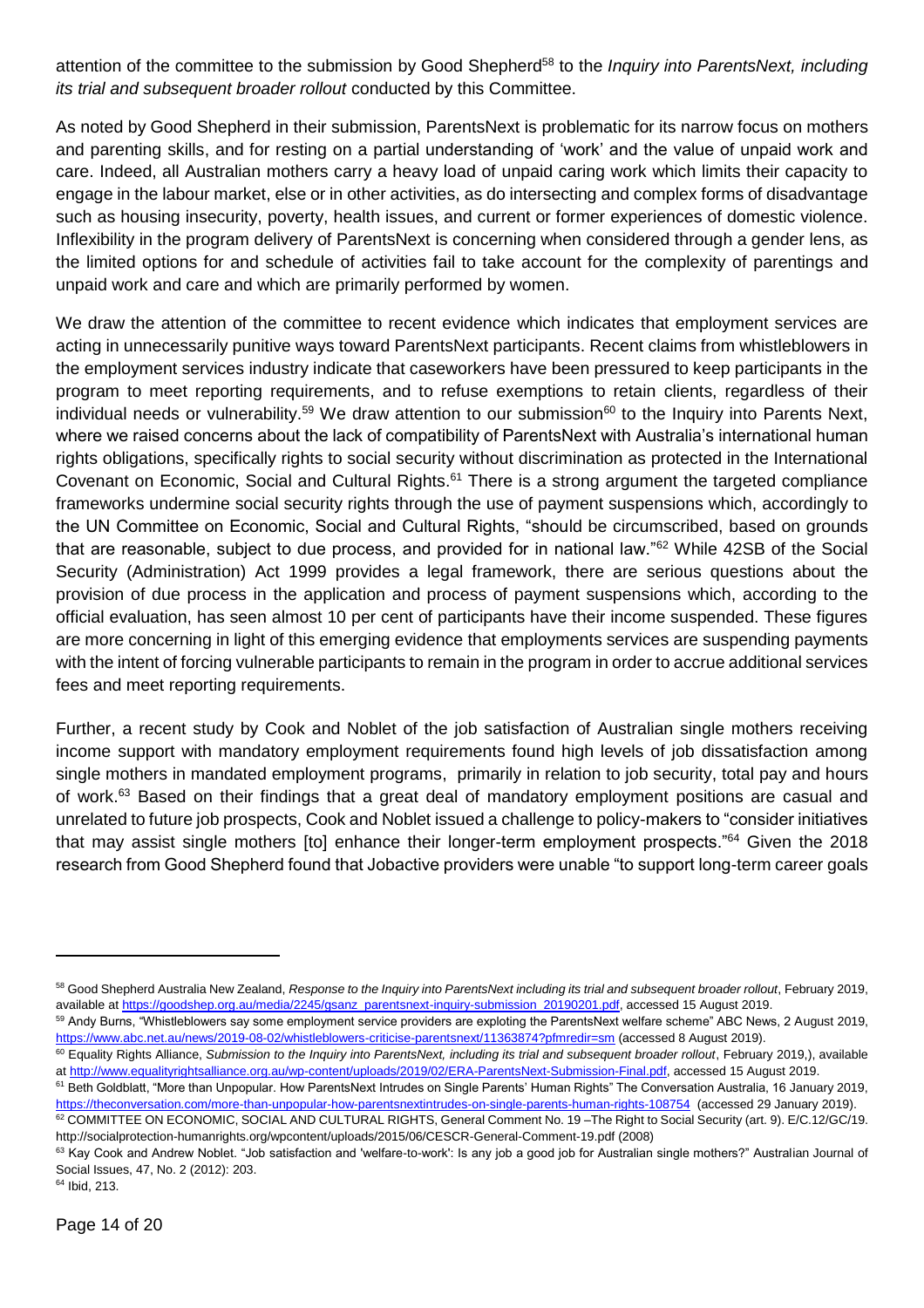and aspirations" of participants because "available jobs were limited to the providers' existing contracts, such as those in manufacturing and hospitality,"<sup>65</sup> the call from Cook and Noblet remains applicable.

**Recommendations:**

- **1. Implement the recommendations made by Good Shepherd in its submission into the**  *Inquiry into ParentsNext***.**
- **2. Remove all requirements that make payments conditional on the fulfilment of job search or parenting activities.**
- **3. Ensure that payments, and associated employment activities are designed with sufficient flexibility to support women's unpaid and care work responsibilities, including parenting.**

# **i) The economic cost of long-term unemployment, underemployment, poverty, inequality and inadequate income support payments**

ERA reiterates the important role played by income support payments as a social protection floor to support women who have limited ability to work due to unpaid work and care. In accepting the longer-term importance of payments to addressing economic inequity, we are concerned that the current low rate of Newstart has negative implications for women and economic costs to the Australian government in the long term. The cost to the community of providing supports and services to women experiencing gendered inequality, poverty and inadequate social security accumulates over the course of a women's life and has recently become particularly evident in the increasing risk of older women becoming homeless.

Homelessness among women aged 55 and over has grown by 31%<sup>66</sup> as a result of accumulating poverty over the life course. As the Women's Information and Referral Exchange (WIRE) note, "there are structural issues which mean that, even where a policy framework is apparently gender neutral, there is discrimination against women which impacts on their financial security. The discrimination derives from the ways in which women are able to participate in the labour market...".<sup>67</sup> Structural factors affecting women during their income-earning years include the gender pay gap, women's over-representation in unpaid work and care, the resulting superannuation gap and domestic and family violence increase women's economic insecurity later in life.<sup>68</sup> Low-income women who receive income support payments such as Newstart for longer periods, including while performing unpaid work and care, are more vulnerable to these compounding factors in ageing.

Long term housing insecurity and homelessness comes at a significant cost in services. A 2012 report found that the life course costs of individuals, including women who have experienced domestic and family violence, in conjunction with complex needs and cycling in out of both the criminal justice system and homelessness, aged 23-25, ranged from \$900,000 to \$5.5 million for the 11 individuals who were the subjects of the study.<sup>69</sup> Social security, including increasing the rate of Newstart, in addition to funding for social housing should be seen as a social protection floor to alleviate this pressure on services.

<sup>65</sup> Juanita McLaren, Susan Maury and Sarah Squire, "Outside Systems Control my Life" The Experiences of Single Mothers on Welfare to Work -Findings at a Glance (Abbotsford: Good Shepherd Australia New Zealand, 2018), 1.

<sup>&</sup>lt;sup>66</sup> Retiring in Poverty? Where does this figure come from?

<sup>67</sup> WIRE, *Women's Financial Literacy Research Report* (Victoria: WIRE, 2007).

<sup>&</sup>lt;sup>68</sup> Cerise, Somali. Accumulating poverty? Women's experiences of inequality over the lifecycle. (Sydney: Australian Human Rights Commission, 2009).

<sup>69</sup> Eileen Baldry, Leanne Dowse, Ruth McCausland and Melissa Clarence, Lifecourse institutional costs of homelessness for vulnerable groups (NSW: University of New South Wales, 2012).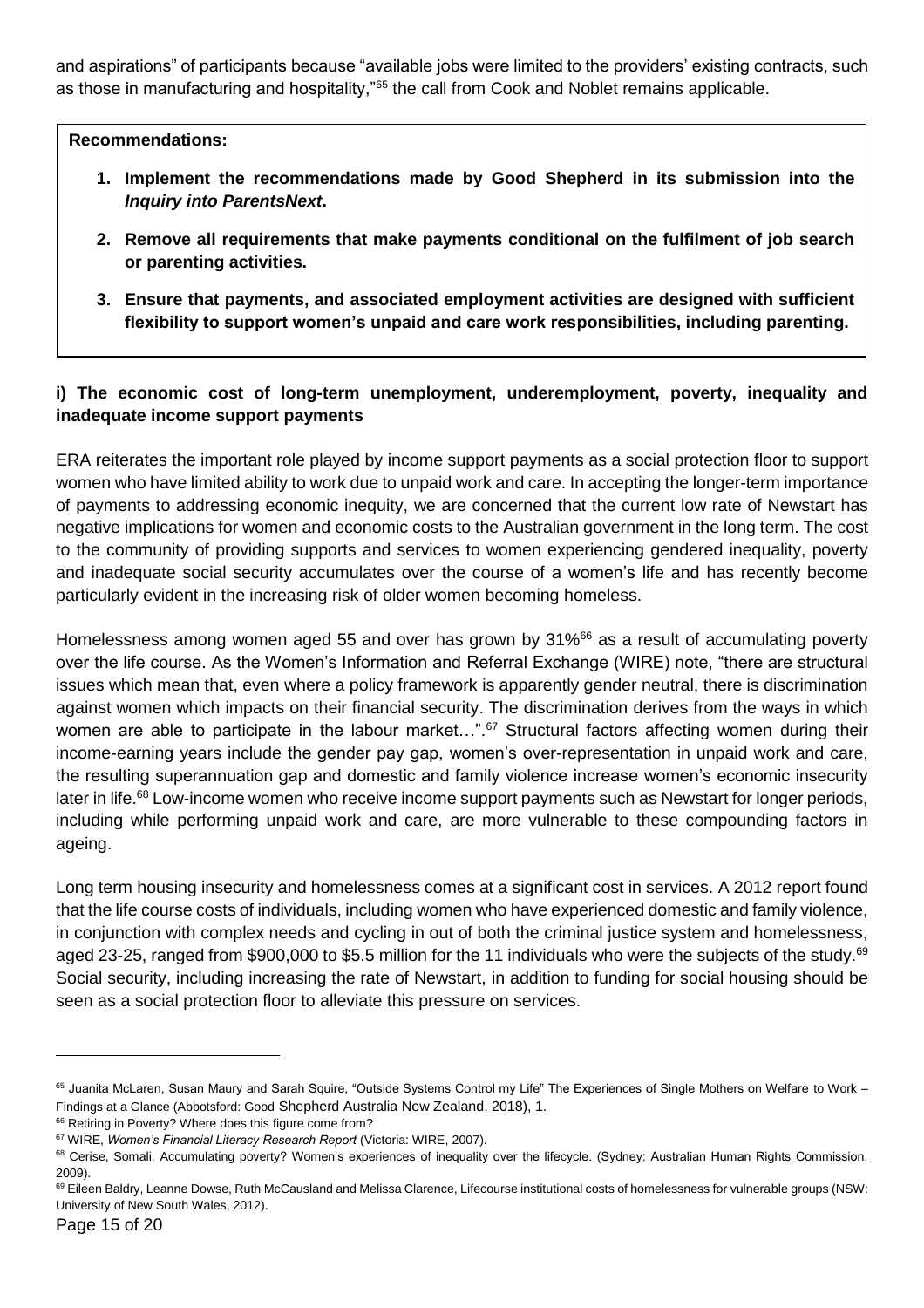A gender-responsive approach to housing and homelessness policy in Australia is needed to engage effectively with the structural disadvantage experienced by women generally as well as the particular situations of different groups of women facing housing insecurity and unaffordability, including older women and single mothers. Increasing the rate of Newstart and income support payments must form part of this approach, by providing a social protection floor which responds to gendered structural factors faced by women in achieving economic security.

## **Recommendations:**

- **1. Implement a comprehensive Federal Government Strategy to address the underlying causes of gendered economic inequality, including reviewing and rectifying inequities in superannuation policy and legislation and examining the national income support system and Commonwealth Rent Assistance with a view to improving financial outcomes for women.**
- **2. Develop a gender-responsive national housing and homelessness strategy which includes ambitious, gendered goals to reduce homelessness and increase affordable housing stock and which includes actions and measurable targets to create additional permanent social and affordable housing options for women in each State and Territory, and particularly for older women.**

# **j) The economic benefits – including job creating, locally and national – of increasing and improving income support payments and supports, and decreasing of poverty and inequality**

Increasing Newstart and the social security floor it provides is an opportunity to promote gender equality, by addressing the inequalities produced by the gender-segregation of work and women's over-representation in unpaid work and care. ERA reiterates women's role in performing in unpaid work and care in the Australian economy, and the importance of income support payments in remunerating this work. We refer the Committee to the recent costing of unpaid work and care in Victoria at \$205.6 billion in 2017-18 by Deloitte Access Economics.<sup>70</sup> We note that the benefits of women's unpaid work and care are currently underremunerated and increasing the rate of Newstart and strengthening the social security floor is one step toward addressing gendered economic inequality, and towards acknowledging the importance of unpaid work and care.

Increasing Newstart and other income support payments and strengthening social security is a matter of fairness and equality. In addition, there is an economic case for valuing unpaid work and care. According to Deloitte Access Economics, failure to appropriately cost unpaid work and care leads to its undervaluing, and subsequently to gender gaps in workforce participation.<sup>71</sup> Recent figures show the Australian gender gap in workforce participation is 9.6%,<sup>72</sup> and female workforce participation rates are lower than the OECD average.<sup>73</sup> According to the Workplace Gender Equality Agency (WGEA), lifting women's participation in the labour force in Australia will be critical to offsetting the effects of Australia's ageing population.<sup>74</sup>

<sup>74</sup> Workplace Gender Equality Agency (WGEA), *The Business Case for Gender Equality* (NSW: WGEA, 2018).

<sup>70</sup> Deloitte Access Economics, *Modelling the value of unpaid work and care* (Victoria: Office for Women, Department of Health and Human Services, 2018).

<sup>71</sup> Deloitte Access Economics, *Modelling the value of unpaid work and care* (Victoria: Office for Women, Department of Health and Human Services, 2018).

<sup>72</sup> Workplace Gender Equality Agency (WGEA), *The Business Case for Gender Equality* (NSW: WGEA, 2018).

<sup>73</sup> OECD Data Centre 2018, *Employment Rate: Women's employment rate*, viewed 18 September 2018, available <https://data.oecd.org/emp/employment-rate.htm>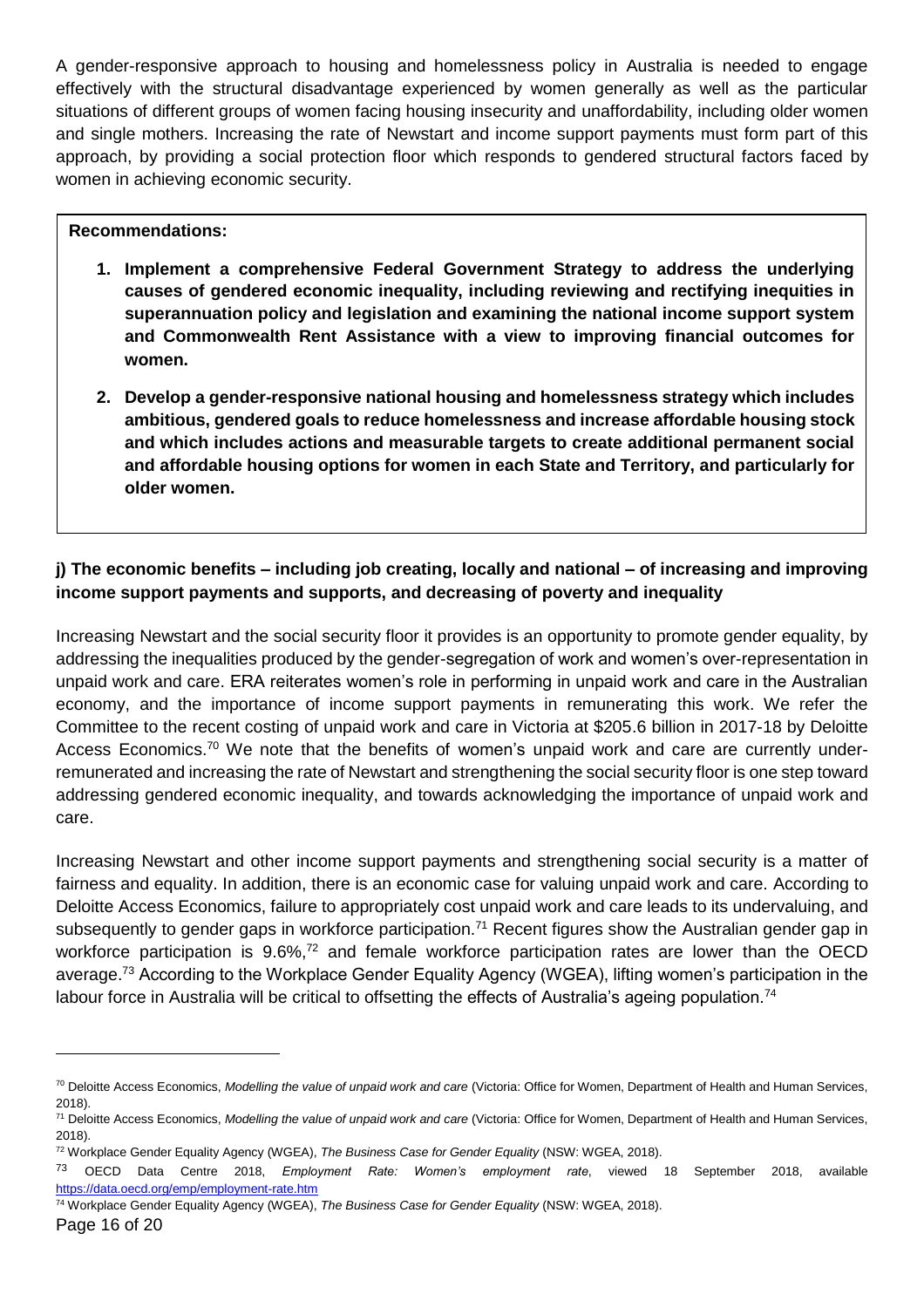## **Recommendations:**

**1. Consider the contribution of unpaid work and care to the Australian economy when reforming Newstart and other income support payments.** 

# **l)The interactions with other payments and services, including the loss of any increased payments through higher rents and costs**

An increase to Newstart payments is essential to reduce poverty. However, an increase to Newstart should be additional to and not at the expense of government provision for housing support, including public and social housing, or Commonwealth Rent Assistance (CRA) payments.

ERA notes that the existing Newstart and CRA payments which are designed to support recipients in the private rental market are insufficient to prevent housing stress, and do not account for women's needs for appropriate housing. Low-income women and women of all ages on income support payments such as Newstart Allowance and Commonwealth Rent Assistance (CRA) are over-represented in indicators of housing stress. Of the people in receipt of the maximum rate of CRA, 47.5% are single women (25% single men and 27.4% couples). Of the people who remain in housing stress *after* receiving CRA, 50% are single women (30.3% single men and 19.6% couples).<sup>75</sup> Further, women aged 15+ make up 63% of people assisted by specialist homelessness services, [but 70% of unassisted requests](https://www.aihw.gov.au/reports/homelessness-services/specialist-homelessness-services-2016-17/data) for homelessness services.<sup>76</sup>

In 2017, the NSW IPART found that *"basing tenant rent contribution on anything other than household income is likely to make social housing unaffordable for most tenants"* and *"income-based rent contribution is the best option to ensure affordability for tenants."<sup>77</sup>* While individualised housing assistance such as CRA is a key component in supporting people's housing needs, it must form part of a broader response which encompasses direct Government service provision. Responses to housing affordability must recognise the Government's responsibility in managing social and structural risks such as housing stress and homelessness.<sup>78</sup>

The Government's role in public housing provision is key to recognising and correcting market failure; capped and set rents in the public system shelter tenants from extreme unaffordability.<sup>79</sup> Moreover, the role of the Government in providing public housing at income-based rent *"offers something to the dominance of the private rental sector"*<sup>80</sup> shielding against increased competition and increased rents in the private rental market.<sup>81</sup> Further, the notion that rent assistance is an acceptable replacement for income-based rent setting in public housing runs the risk of framing the housing problem for low-income and disadvantaged groups as one of affordability alone.

Finally, public housing plays a critical role in women's safety with public housing a key exit point for specialist homelessness services and crisis accommodation.<sup>82</sup> Domestic and family violence is the biggest driver for homelessness for Australian women and their children. Homelessness Australia estimates that 2,800 women

 $\overline{a}$ 

<sup>81</sup> Baker et al. <sup>82</sup> Baker et al.

<sup>75 2018</sup> data on Commonwealth Rent Assistance commissioned from Department of Social Services by ERA.

<sup>76</sup> Australian Institute of Health and Welfare, "Specialist homelessness services annual report 2016-17 – Data Tables National" *Data,* 12 February 2018,<https://www.aihw.gov.au/reports/homelessness-services/specialist-homelessness-services-2016-17/data> (accessed 10.10.18)

<sup>77</sup> Independent Pricing and Regulatory Tribunal News South Wales (2017) Draft Report - Review of rent models for social and affordable housing,

<sup>78</sup> Hamilton, M. (2004) The 'new social contract' and the individualisation of risk in policy. *Journal of Risk Research,* 17(4), 453-467.

<sup>79</sup> Baker, et al/

<sup>80</sup> Murphy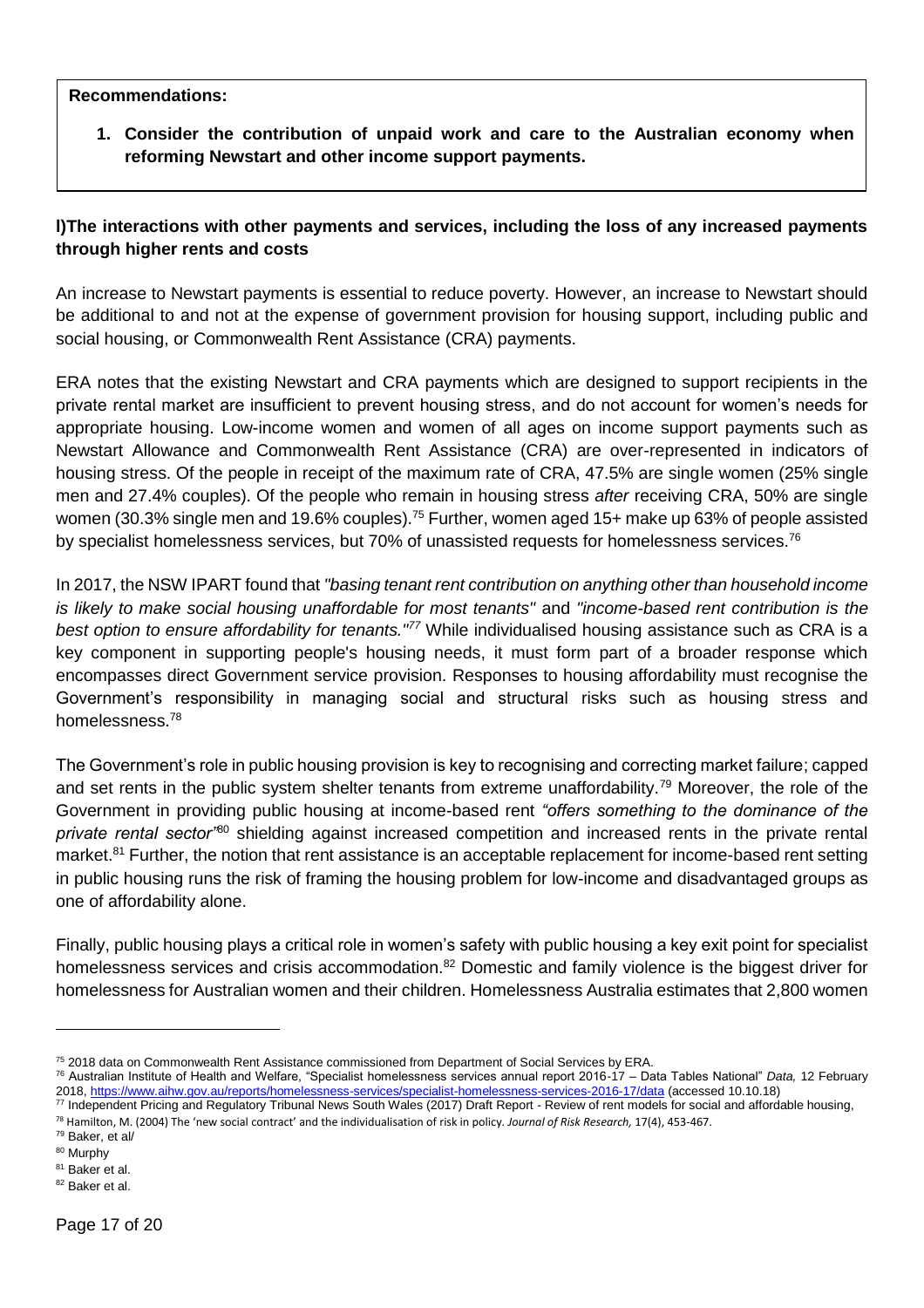fleeing domestic violence were turned away from refuges in the year 2014-2015.<sup>83</sup> A lack of safe, affordable and appropriate housing means women are not able to exit the crisis system, which is a major factor putting additional pressure on services.<sup>84</sup>

**Recommendations:**

- **1. Retain a diversity of housing support and assistance options alongside an increase to Newstart, including the provision of income-based rent setting and public housing, to meet the diversity of women's housing needs.**
- **2. Ensure services that are appropriately specialised, competent, inclusive, accessible and culturally safe are resourced, including to meet the needs of older women, single mothers, young women, women with disability, Aboriginal and Torres Strait Islander women and women experiencing domestic and family violence and their children.**
- **3. Reform housing assistance, including Commonwealth Rent Assistance (CRA), including by providing a diversity of housing assistance measures which are made available through assessment of individual need, rather than solely by assessment of source of income.**
- **4. Reform the base rate and indexation of CRA to address the fact that over 40% of recipients remain in housing stress.**
- **5. Implement National Minimum Standards on tenancy reform to protect victims/survivors of domestic and family violence.**

# **n) The relative merits of alternative investments in health, education, housing and other programs to improve outcomes**

In addition to an increase to Newstart, we recommend further investment in social housing to improve outcomes of the social security system for women. ERA welcomes the National Housing Finance and Investment Corporation, recognising the bond aggregator as a critical measure to increase housing supply. It is vital that the bond aggregator is understood as part of an overall housing affordability response to generate supply. The Senate's 2015 majority report into housing affordability made it clear that housing supply bonds are complementary and must fit into a broader housing strategy and not replace existing government funding for social housing.<sup>85</sup> In order to generate housing for people on the lowest incomes and in the greatest housing need, the bond aggregator must be underpinned by additional resources to cover the financing gap.<sup>86</sup> The public subsidy or direct government investment required to bridge this funding gap could take a number of forms *"including through examining the levels of direct subsidy needed for affordable lowincome rental housing, along with the use of affordable housing targets, planning mechanisms, tax settings"* as canvassed in the Affordable Housing Working Group's reporting on complementary measures.<sup>87</sup> Direct government investment in the National Housing Finance and Investment Corporation is required.

<sup>83</sup> Homelessness Australia (2015) New analysis shows additional \$33.8m needed to address domestic violence service gap [http://www.homelessnessaustralia.org.au/index.php/42-news/125-new-analysis-shows-additional-33-8m-needed-to-address-domestic-violence](http://www.homelessnessaustralia.org.au/index.php/42-news/125-new-analysis-shows-additional-33-8m-needed-to-address-domestic-violence-service-gap)[service-gap](http://www.homelessnessaustralia.org.au/index.php/42-news/125-new-analysis-shows-additional-33-8m-needed-to-address-domestic-violence-service-gap)

<sup>84</sup> Australian Women Against Violence Alliance (2016) Policy Brief The role of specialist women's services in Australia's response to violence against women and their children <https://awava.org.au/wp-content/uploads/2016/01/AWAVASpecialistWomensServicesPolicyBrief2016-1.pdf>

<sup>85</sup> Senate Economics References Committee, Out of Reach? The Australian housing affordability challenge (Canberra: Parliament House, 2015), 405-408.

<sup>86</sup> Judith Yates, *Overview- Housing Australia* (Melbourne: Committee for Economic Development Australia, 2017), 29

<sup>87</sup> Affordable Housing Working Group, Supporting the Implementation of an affordable housing bond aggregator (Canberra: Council on Federal Financial Relations, 2017), 2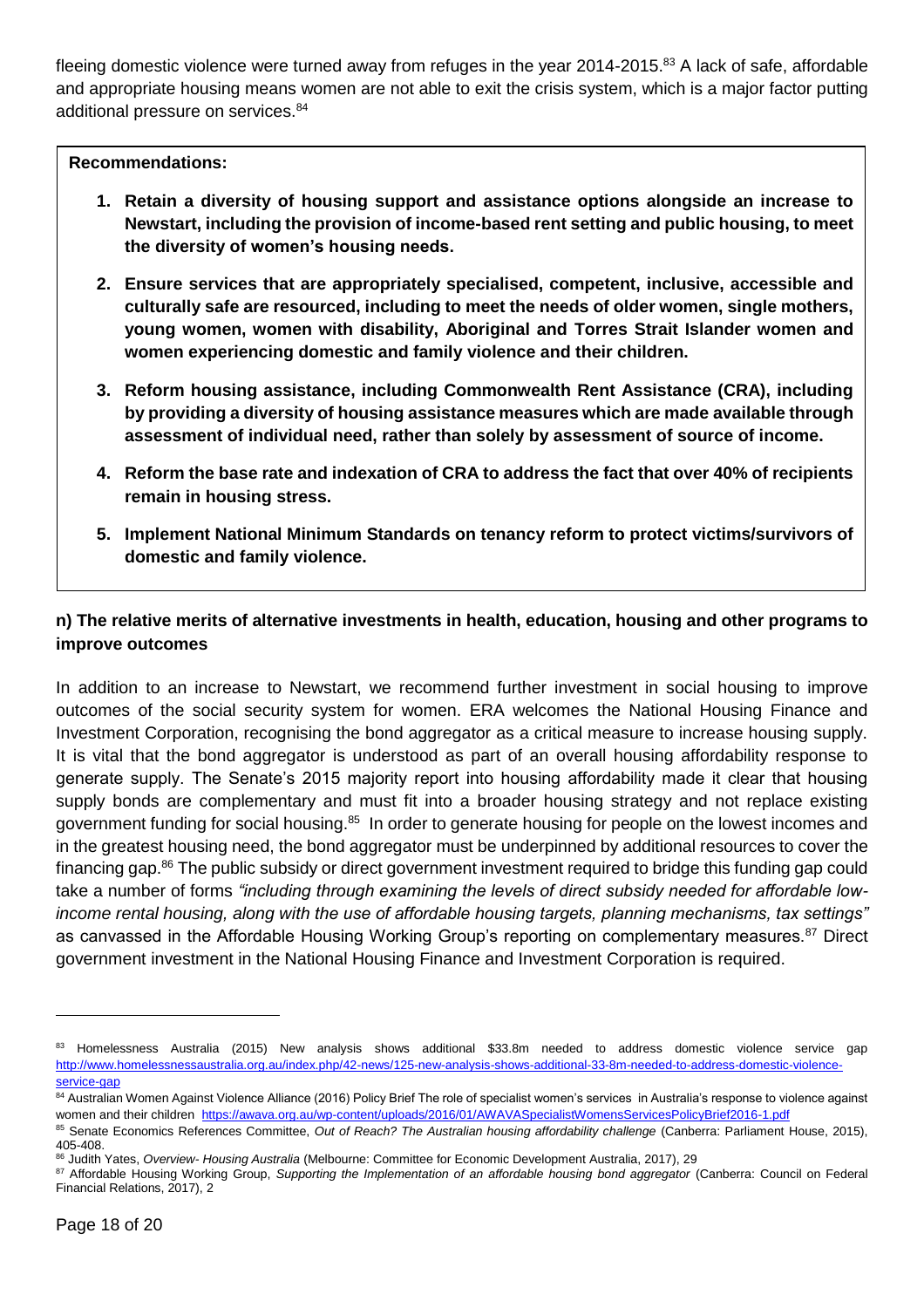Funding must be allocated for specialist community housing providers with expertise in the housing needs of women in their diversity. Funding must also be made available to build stock in rural and remote areas. According to the Australian Institute of Health and Welfare there are approximately 815 community housing organisations (mainstream and Indigenous) in Australia, and yet we estimate that only 7 gender specialist and women specific community housing organisations in Australia provide long-term housing.88 With the Bond Aggregator, the community housing sector is projected to continue its expansion. Women's housing agencies are critical in meeting women's housing needs and priority should be given to funding projects by specialist women's services.

## **Recommendations:**

**1. Undertake tax reforms to curb negative gearing, such as limiting negative gearing to income from investment, and reduce the capital gains tax exemption. Redirect revenue generated from reform to housing support systems for low-income households.** 

### **o) Other countries' approaches to setting income support payments, minimum wages and awards**

Public policy research has established that government policies are not gender neutral. This research shows that consideration of the gendered effects of policies can be a powerful means to promote gender equality as well as more efficient policymaking. A common technique used in this process is Gender Responsive Budgeting (GRB). GRB analyses whether and how revenue collection and policy expenditure will affect women and men differently.<sup>89</sup> It takes many forms and can be implemented at different stages within the policy process.<sup>90</sup> GRB aims to ensure that policies either produce gender equal outcomes or redress current gender inequalities.

GRB is widely accepted internationally as a means of assessing whether a country's resource allocations match its gender equality goals.<sup>91</sup> More than half of the OECD countries have implemented it or are in the process of considering or implementing it.<sup>92</sup> Globally more than 90 countries have tried some form of GRB.<sup>93</sup> Moreover, while the different forms and contexts of GRB make it difficult to evaluate, recent studies show that in some countries GRB has contributed to gender-oriented changes in health, education and infrastructure budgets.

In this submission, we have demonstrated that Newstart Allowance and related payments are gender blind to women and men's different and unequal experiences of poverty, its structural causes and longer-term implications. GRB is one mechanism, employed globally, through which governments can consider the impacts and costs of different approaches to setting income support payments, minimum wages, awards.

### **Recommendations:**

**1. Investigate and consult on models of Gender Responsive Budgeting for integration into the budget process, including design of and changes to income support payments such as Newstart.**

<sup>88</sup> Based on desk research by ERA from State and Territory Government websites

<sup>89</sup> Stotsky, *Gender Budgeting: Fiscal Context and Current Outcomes,* 4.

<sup>90</sup> Hodgson and Morrissey, *Gender Budgeting – Governments, Civil Society and Gender Bias in Tax Policy,* 2.

<sup>91</sup> Sharp and Broomhill, *Budgeting for Equality: The Australian Experience*, 26.

<sup>92</sup> Downes, von Trapp and Nicol, *Gender budgeting in OECD countries.* 

<sup>93</sup> Sawer & Stewart, *Gender Innovation: The Global Movement for Gender Budgeting.*